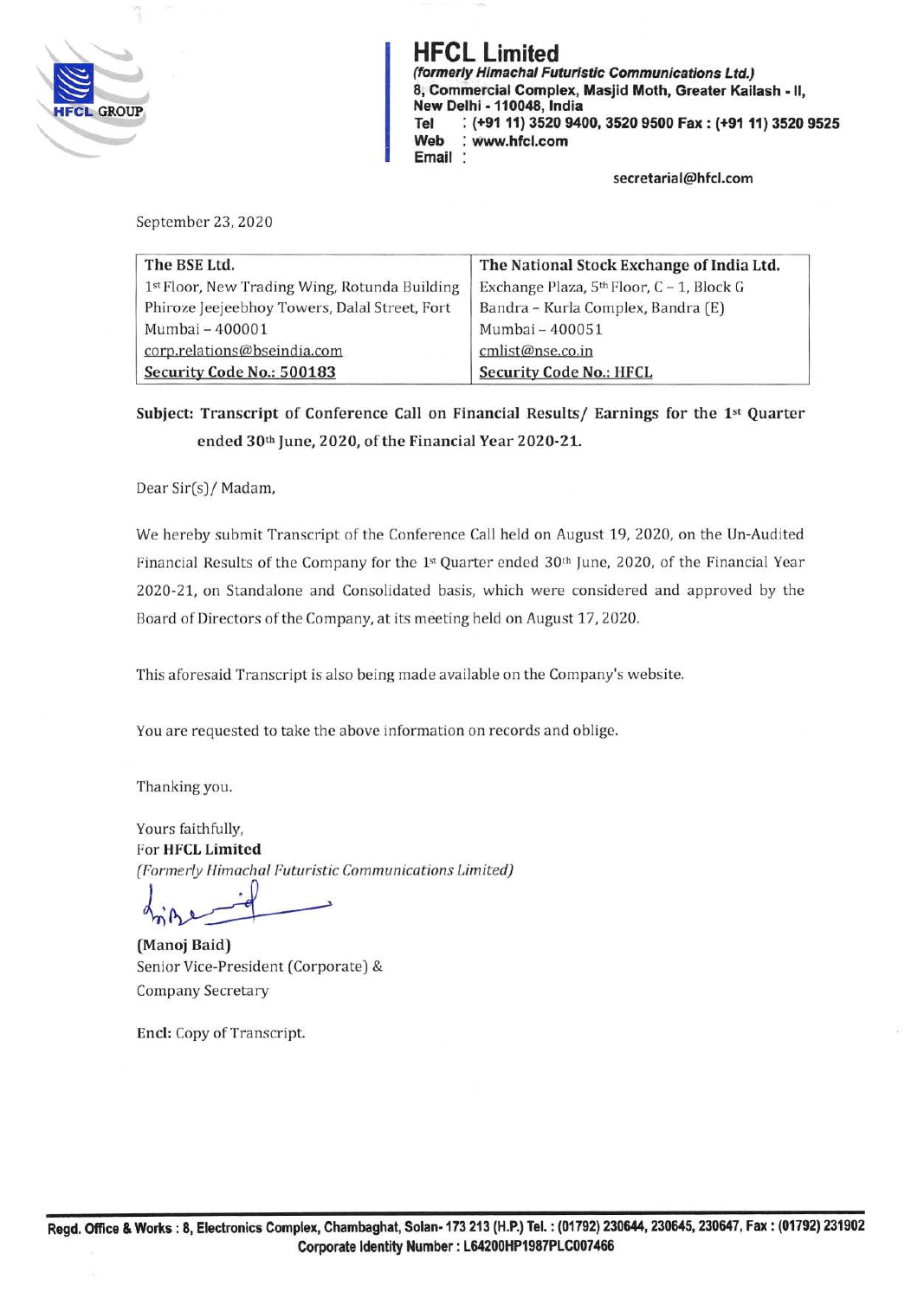## **HFCL Limited Q1 FY21 Earnings Conference Call August 19, 2020**

- **Moderator:** Ladies and gentlemen good day and welcome to the HFCL Limited Q1 FY21 Earnings Conference Call. As a reminder, all participant lines will be in listen-only mode and there will be an opportunity for you to ask questions after the presentation concludes. Should you need assistance during the conference call, please signal an operator by pressing "\*" then "0" on your touchtone phone. I would now like to hand the conference over to Mr. Anuj Sonpal from Valorem Advisors. Thank you and over to you Mr. Sonpal.
- **Anuj Sonpal:** Thank you Janice. Good morning everyone and a warm welcome to you all. My name is Anuj Sonpal from Valorem Advisors, we represent the Investor Relations of HFCL Limited. On behalf of the Company, I would like to thank you all for participating in the Company's earnings conference call for the first quarter of the financial year 2021.

Before we begin, I would like to mention a short cautionary statement. Some of the statements made in today's earnings conference call may be forward looking in nature. Such forward looking statements are subject to risks and uncertainties which could cause actual results to differ from those anticipated. Such statements are based on management's beliefs as well as assumptions made by and information currently available to management. Audiences are caution not to place any undue reliance on these forward looking statements in making any investment decisions. The purpose of today's earnings conference call is purely to educate and bring awareness about the Company's fundamental business and financial performance during the quarter under review.

I would now like to introduce you to the management participating with us in today's earnings conference call. We have with us Mr.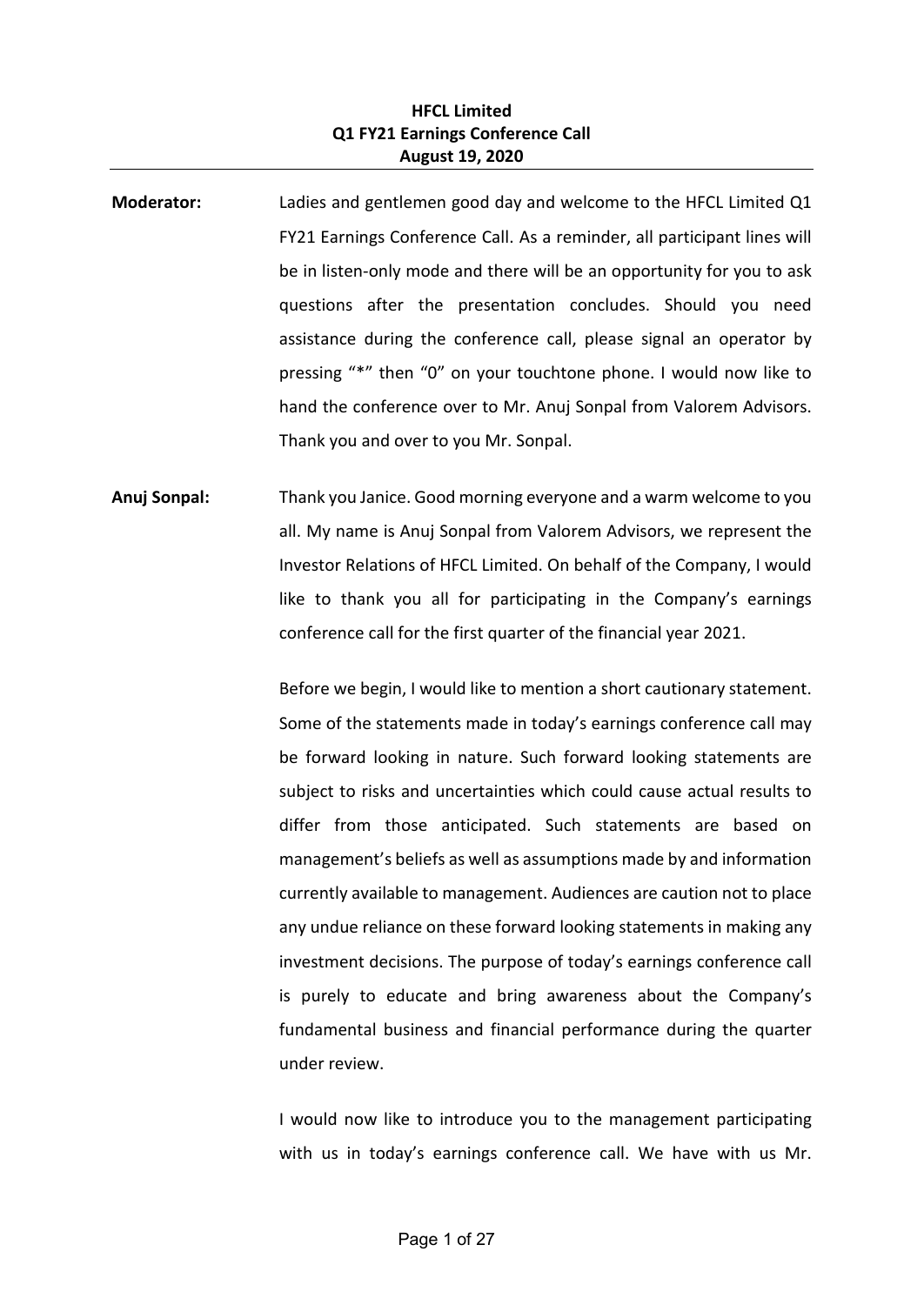Mahendra Nahata – Promoter & Managing Director, Mr. V. R. Jain – Chief Financial Officer. I would now like to request Mr. Nahata to give his opening remarks. Thank you and over to you, sir.

**Mahendra Nahata:** Thank you Anuj. Good morning to everyone and a warm welcome to the earnings call of HFCL for the first quarter of financial year 2021. I'm sure that all of you are countering these times with good health and resilience by staying safe with your families and dear ones.

> Let me first briefly introduce the Company, the state of affairs and how it has been navigating through the current COVID-19 induced challenges. HFCL as you all know, is a leading technology enterprise, which contributes to a securely connected world through a range of integrated communication networks, products, solutions, and specialized services and offerings. It manufactures Optical Fiber, Optical Fiber Cables, cable accessories, high-end transmission and access equipment. It's technologically advanced offerings span the entire value chain from manufacturing high-tech communication network products to providing specialized network implementation services, which gets deployed across telecom, defense, railways, utilities, security and surveillance networks both in private and as well in the government sector.

> HFCL's center of excellence at Gurgaon and Bengaluru spearhead its inhouse research and development activity. The two centers are supported by a few other invested R&D houses and collaborators from different locations in India and overseas. Collectively, they work on developing a range of innovative technology products and solutions in a cost-competitive manner. HFCL's integrated manufacturing network of five world-class facilities produce the widest range of new generation communication products in India. The Company serves an enviable list of customers globally with exports to over 40 countries.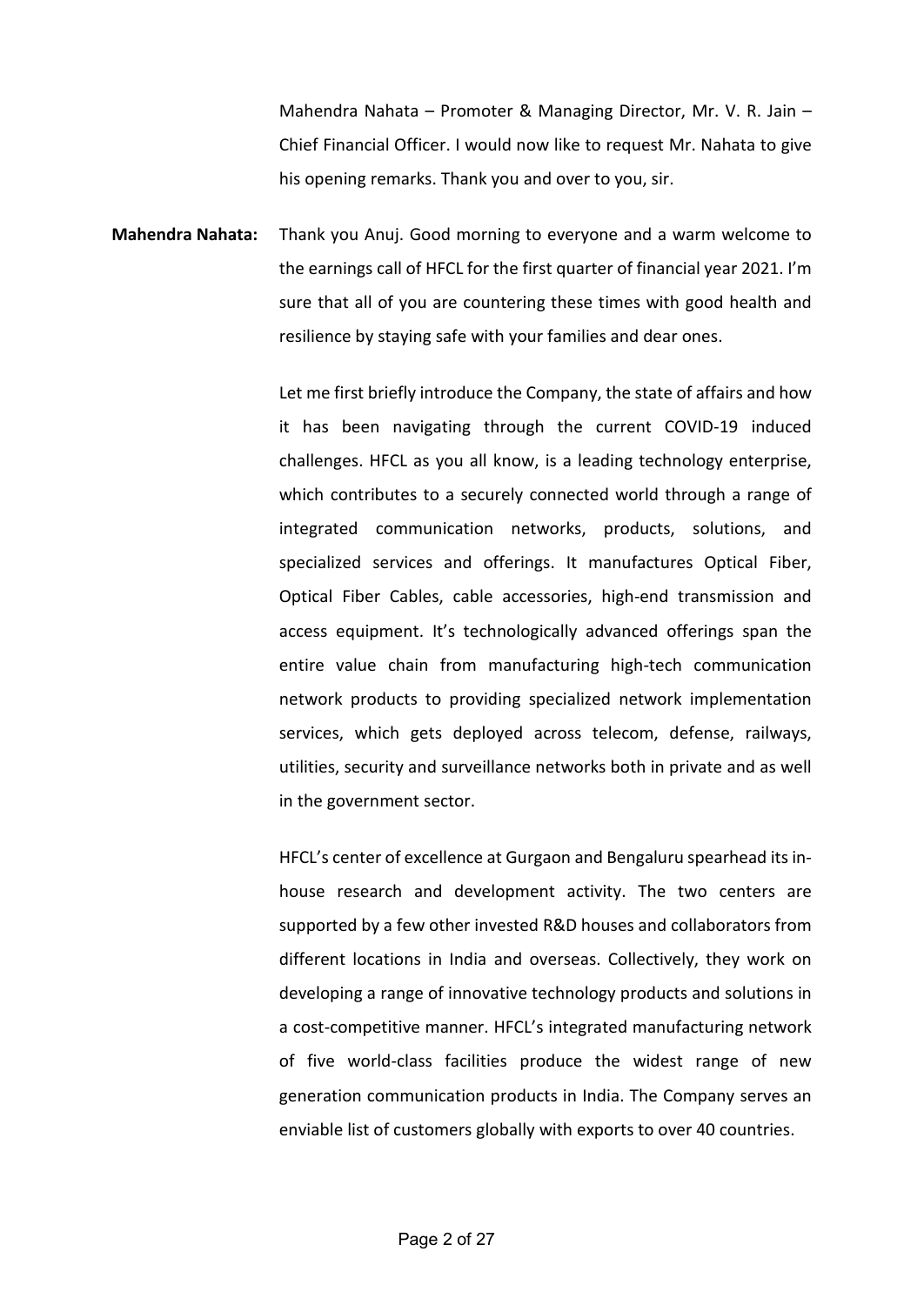The Company continues to enjoy a strong order book of Rs.8135 crores, which is 2.1 times of FY20 revenue. It is aptly supported with a promising pipeline of tenders and RFPs. The healthy order book, which is expected to be executed over the next six to eight quarters shows revenue and earnings visibility. The order book is fairly representative of all our business verticals and comes from a multitude of prestigious customers. Order book also includes O&M orders worth Rs.1573 crores ensuring better margins and annuity revenue year-on-year. As a key enabler of the next round of growth, we are accelerating innovation in every sphere of our business with a sharper focus on IPR creation.

Next generation technology offerings for cost competitive mass deployment would steer our technology led transformation. With a clear vision of global deployment capabilities, our new products initiatives are backed with requisite global and Indian certifications. Indigenously delivered products and technologies with IPR ownerships are expected to drive our margins upward. As you are already aware, our innovation journey has yielded superior WiFi network products, High Capacity Radio Relay, Microwave Radios, and Cloud Based Management Platform. Our innovation pipeline includes Switches, Routers, Intelligent Antenna systems, Software Defined Radios, Ground Surveillance Radars, Electro Optic Devices, and Electronic Fuses at various stages of development being carried out through in-house as well as collaborative research and development. The Company is in process of further expanding its R&D resources and capabilities to bring in more products in its portfolio.

Let me now briefly take you through our resilient response to pandemic induced challenges. Having successful embraced various ways of unlock our operations have steadily been progressing pre lockdown levels. In spite of having continued threat of COVID-19 even during the first quarter of financial year 2021 our order book remained intact with zero cancellation. We converted the adversity of operational restrictions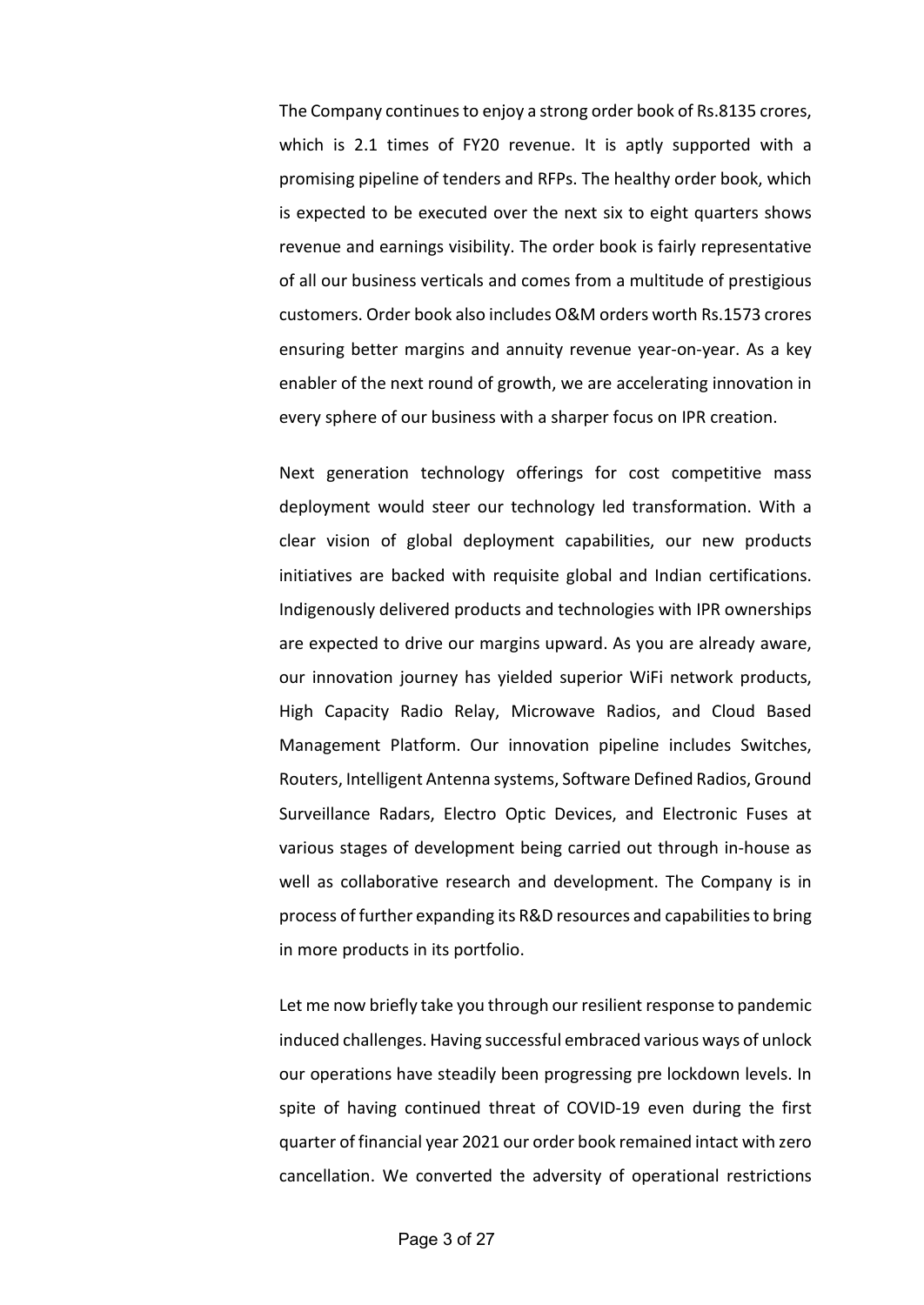during lockdown to further digitize the organization and headed to enable a work from anywhere framework for our non-production nonproject workforce. While disruptions due to COVID-19 and lockdown has led to revenue and profit erosion in the first quarter there is no significant impact on our capital and financial resources. Elongated operating cycle have put some short term liquidity stress. However, we continue to maintain adequate working capital with a range of measures and levers available with the Company. With debt equity ratio of 0.43x we remain comfortable to meet our financial obligations. We continue to monitor the unfolding situation and keep adapting to a fairly periodic basis.

## Before, I take up our quarterly performance, I would like to share that:

First, the Honorable Prime Minister's promise of providing OFC connectivity to the remaining 4.5 lakh villages over the next 1000 days is the indication of the kind of opportunity waiting for the Company. While this ambitious national goal is just one of the growth drivers that industry is being presented with, the goal of connecting on an average 450 villages every day signifies the priority and urgency that the government is focused for a truly digital India. This opportunity will truly boost up the demand of optical fiber cables in the Country.

Second, the government of India's Make in India program particularly for defense equipment, and recent announcement made to restrict imports in case of various products, open up larger opportunities for the Company. Beside development of Electronic Fuses and Electro Optic Devices, the Company is now identifying more products to be developed and manufactured indigenously. This is also going to boost up Company's revenue in the coming future. Further, as informed and committed during our last earnings call, we have been able to get 20% of our promoters holding released from the pledge, which had been pledged as a collateral to the loan availed by the Company.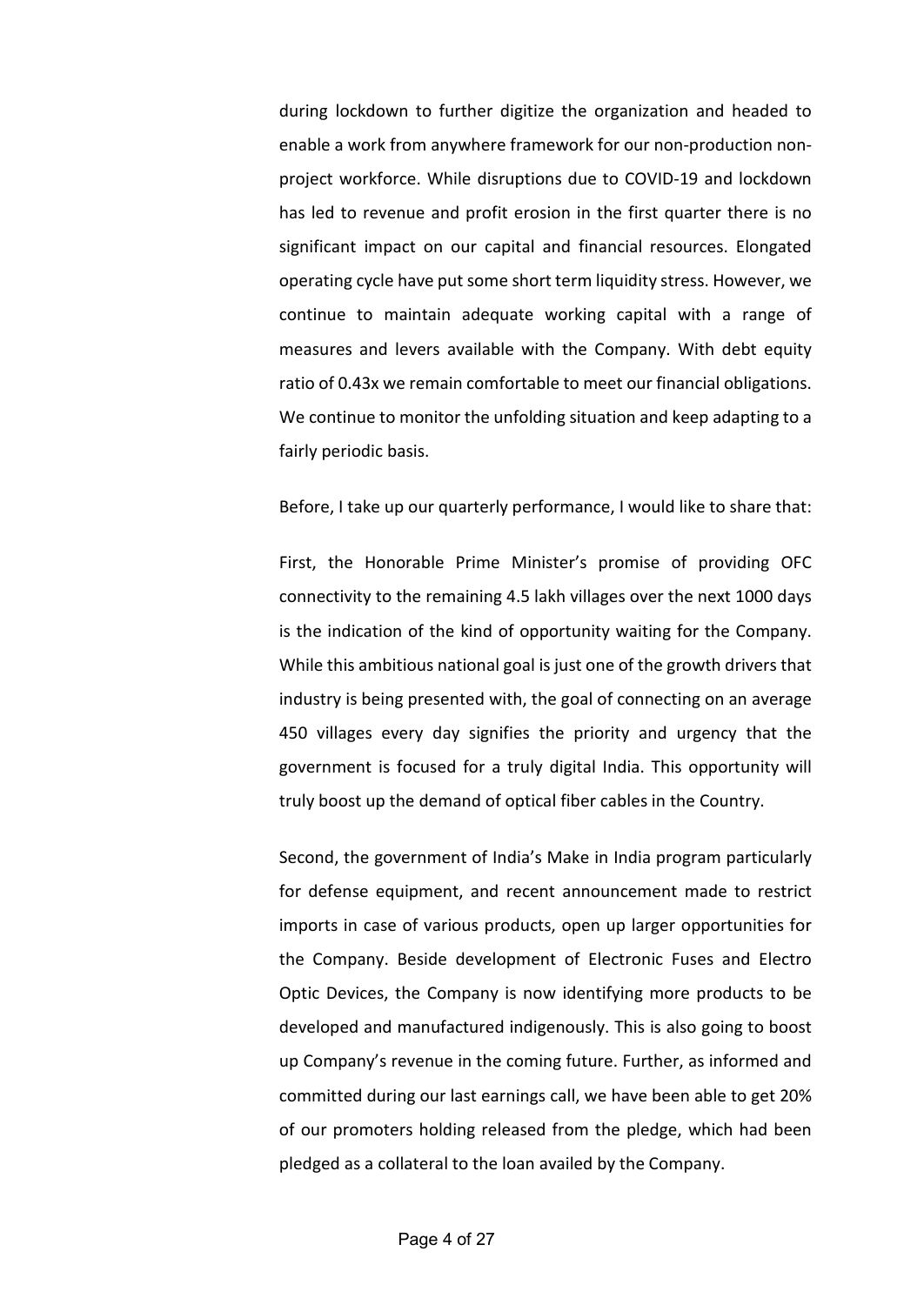Now coming to our Q1 performance. This has been highly unusual quarter marked with production and execution constraints and therefore the results are hardly comparable. On consolidated basis, our income was at Rs.704 crores sequentially a bit better than the previous quarter to Rs.668 crores and lower than corresponding quarter's Rs.1349 crores. Revenue from telecom product segments and turnkey contracts and services segment were Rs.189 crores and Rs.510 crores respectively. Both the segments recorded with sequential growth over the previous quarter, that is, quarter four of FY20. Due to decreased revenue, EBITDA for the quarter was Rs.83 crores as against Rs.194 crores in the corresponding quarter of the previous year. EBITDA margin stood at 11.84% as against 14.40% during the Q1 of FY20. PBT stood at Rs.29 crores as compared with Rs.157 crores in the corresponding quarter of FY 20. PAT at Rs.21 crores for the quarter as against Rs.117 crores in the corresponding quarter of FY20.

Friends, I would like to mention that we are moving towards improved performance that was impacted by COVID situation and hope to achieve the normal levels of operation as soon as possible. Amidst the present situation, we stand committed to increase the profitability, and return ratios with our own technology products coupled with high margin orders. Our efforts to manage the cost efficiently along with effective working capital management shall also continue. Thank you once again for your keen participation in our growth journey and wish you a good health. With this I conclude my opening remarks and open the floor for question-and-answer session. Thank you very much.

- **Moderator:** Thank you. Ladies and gentlemen, we will now begin the question and answer session. The first question is from the line of Sanjay Shah from KSA Securities. Please go ahead.
- **Sanjay Shah:** I would like to ask you sir, how do you see the benefit of what you mentioned about the Government's plan to reduce the import and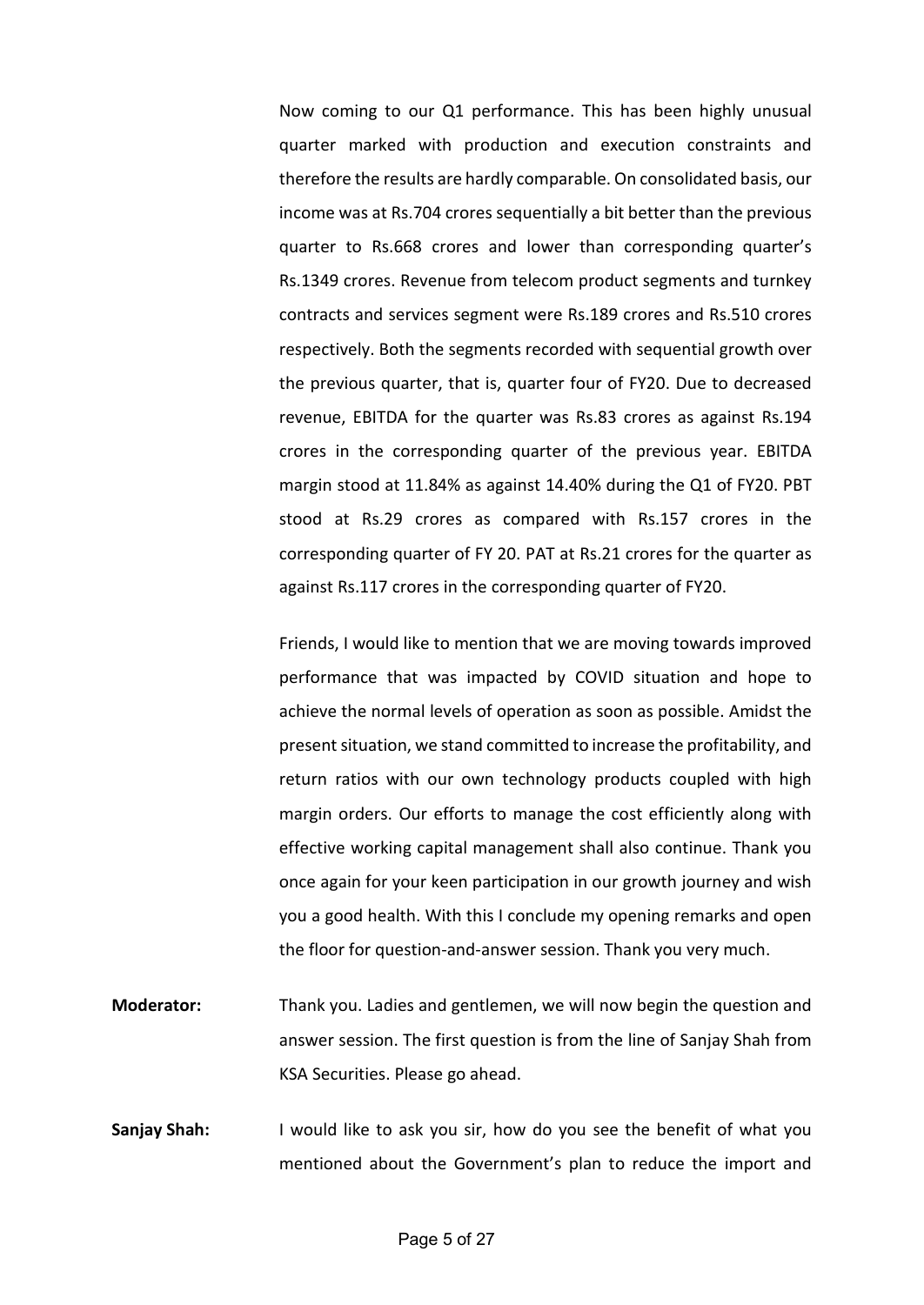where we stand, which are the products we see that we have a road to ramp up our business on that side?

**Mahendra Nahata:** As a policy, Government of India is pursuing Make in India program from last two years, one of the major planks has been preferential market access in the government tenders, whereby indigenous manufacturers are given advantage in price quotation to a level of 20%. Of course, you have to supply at L1 prices but while evaluating the tenders in all areas where the PMA policy is applicable, 20% price advantage is given for that purpose evaluation and determining environment, that is one. Second, now defense products, as an example, lot of restrictions have been imposed on imports, recently announced. Now number of these products, we would be manufacturing which are either in process of development or almost completed or some more such new products would be taken up for development. Examples of products which are almost developed in the Company and will be ready in next couple of months includes Electronic Fuses for which we have already participated in a very large RFPs of Indian Army, Electro Optic Devices which are common terms you can call Night Vision Devices where we are participating in a couple of tenders and products. Couple of types of those products are already ready. We are going to be developing entire family of Electronic Fuses and Electro Optic Devices which then not only would be fulfilling large indigenous demand, but we will be exporting also.

> Similarly, product like High Capacity Radio Relay has been partly indigenously developed and we have already participated in RFP by Indian Army. Then we are in process of developing Software Defined Radio for which there is going to be large demand. Entire radio network of the defense forces are going to be shifted to Software Defined Radio and we have already started development of that. Likewise, we are now working on Wi-Fi6 within our Company, which is the new area of such product development to fulfill the local demand which is large and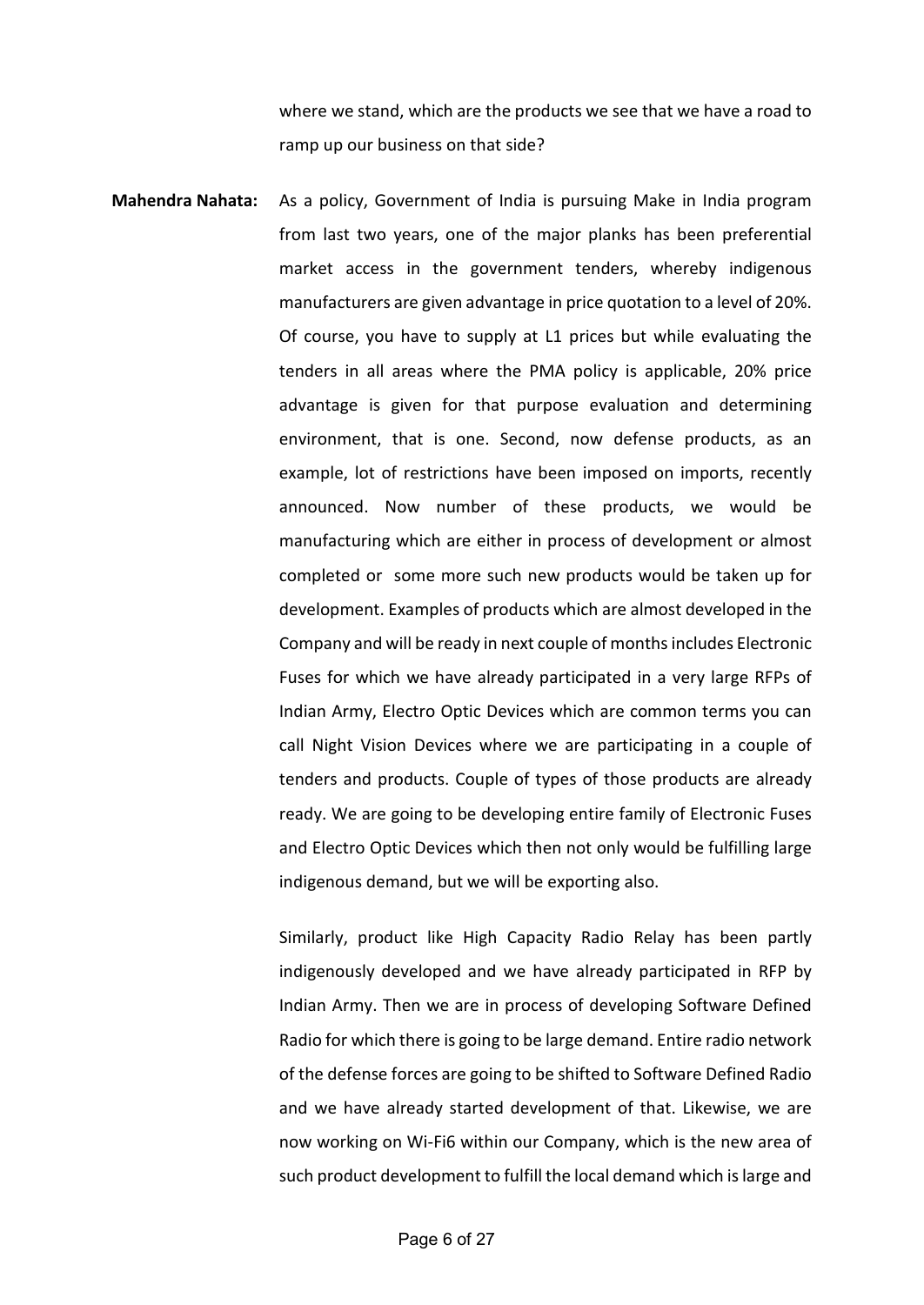we can export also. So all this is going to result in, I would say, increased revenue and increased profitability because of indigenously designed products. Therefore, that's a good announcement for Indian industry and our Company will also benefit out of that.

**Sanjay Shah:** So sir last time you cited about Rs.200 crores revenue can come from that WiFi microwave. Are that on the radar, so are they on target or is there any change?

**Mahendra Nahata:** Yes, they are on target definitely. What I talked till now were the import restrictions which have been recently announced for defense military products. Now coming to communication related products, there are a number of products which we are working on. WiFi products, development of which is complete for that particular types of WiFi systems. And now, we have also started working on next generation WiFi which is called WiFi 6. And WiFi 6E, we have started working on that also which is a next generation WiFi and next generation WiFi products from our Company would be ready for mass production in the third quarter of the current year. They would be ready for mass production and nobody else in India has attempted that.

> The whole idea is to have a complete range of WiFi products in our production. We should be able to cater to more than 80% of overall WiFi market. So, that process has also started. Similarly, the kind of microwave radio development of which is also complete and we are going for development of next generation of UBR that is also being developed right now and that would also be ready in the third quarter of current year. And we are of course on the target of achieving Rs.200 crore revenue through WiFi and UBR microwave radio products. There may be some few percentage here or there because of this COVID situation and implementation difficulties we have with customers. But, we are more or less on target for that.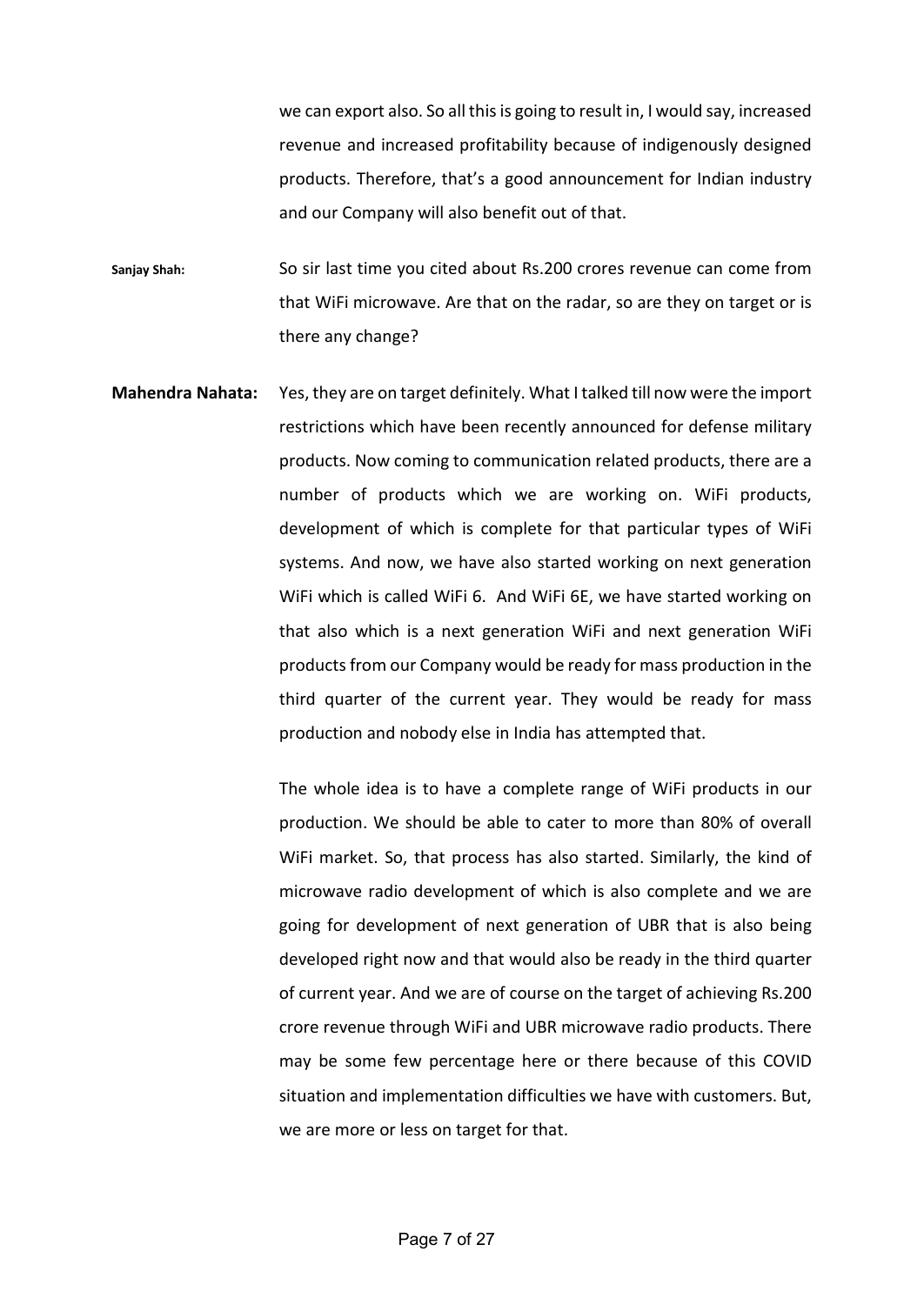Apart from this, now we're working on identifying through more products which we should take for indigenous development. Another good thing has happened, that Indian industry, other telecom operators in particular now are wary of importing equipment from China. That puts up another opportunity for indigenous manufacturers to design more improved products, hitherto which were being imported from China and when it comes to 5G related products, definitely what we see in the worldwide scenario unfolding, import from China would be getting quite restricted and as a result of that, there is a good opportunity for indigenous manufacturers to design products locally and unless you design, nothing much is left for profitability for you. This points another opportunity to design new products and manufacture them indigenously, to have high revenue, higher profitability.

Third area optical fiber cables, though there have been not been much import of optical fiber cables in India from China, the Indian industry has been competitive. But even though there was any threat, that is also not going to happen now, because hardly any import is being done for optical fiber cables from China. Now, as you know we have started manufacturing optical fiber also. So there were some threats from that side, that Chinese imports would be there and if there is a lack of demand in China, maybe they'll try to sell in India, but duty on imports and again lack of desire within industry to import from China would also generate good growth in demand of optical fiber in India.

So, all put together, there is a huge opportunity for the local industry in different sectors where your Company started working some time ago, looking forward into what is happening in the demand scenario. We started working in that and then new security environment around our Country is further going to fill in more demand for such products. Second, communication products, where new opportunities are opening up. As I said, announcement by honorable Prime Minister for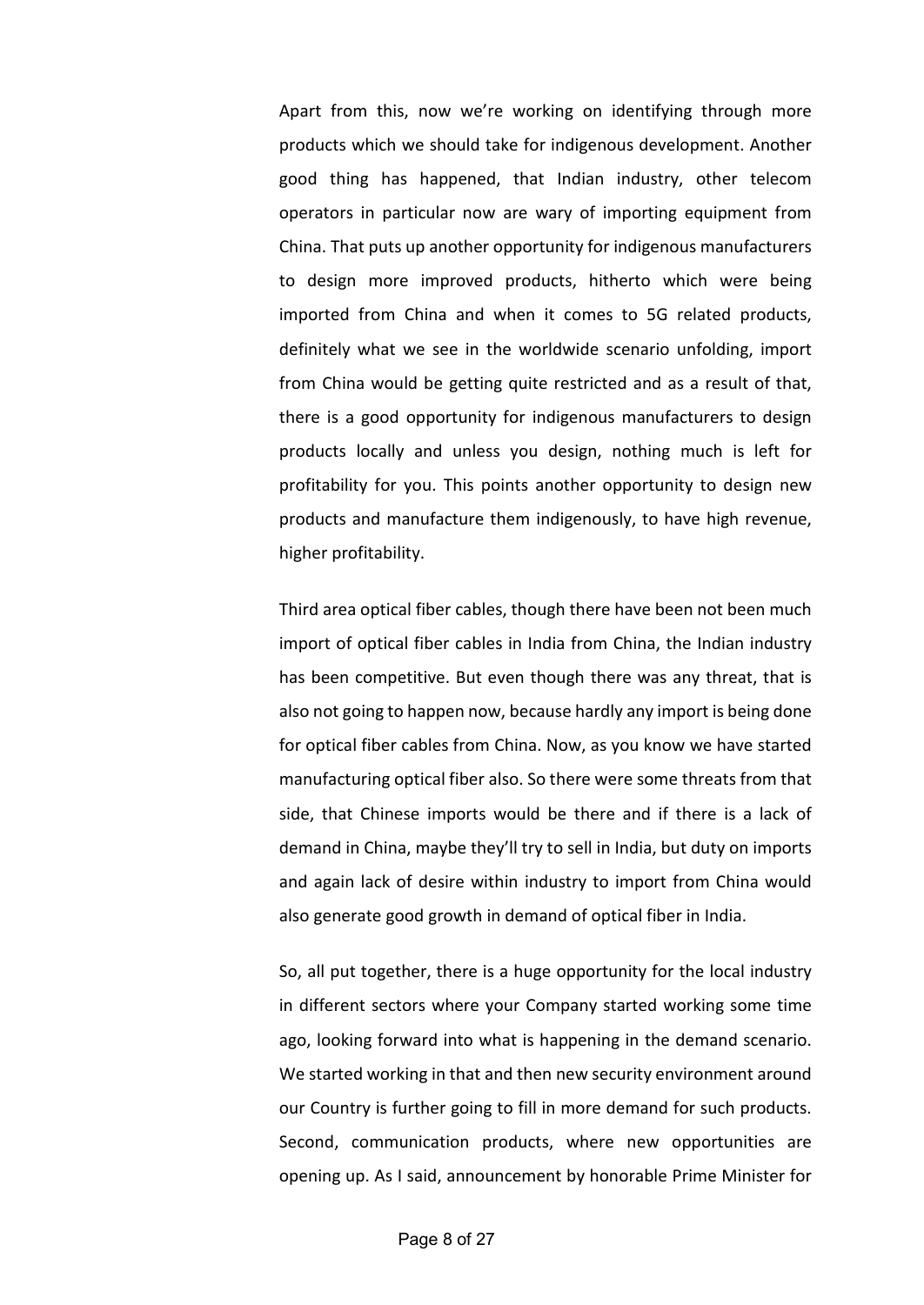connecting entire 600,000 villages, opens up a great opportunity for the business of fiber optic cable, fiber and turnkey and maintenance services where your Company is in the forefront in the Country, the largest company with largest implementation and share of fiber optic cable and the services your Company has an highest amount of work. So new business opportunities have opened up. This will certainly contribute to better growth and broader profitability in future.

- **Sanjay Shah:** Sir this Government's announcement on this new opportunity what you talked about connecting village will that come in the Bharat Net program which already is on hold right now because of liquidity issue?
- **Mahendra Nahata:** Let me tell you, it is definitely under Bharat Net program, but there's no liquidity issue in Bharat Net, because this money comes out from USO fund. And if I'm not wrong, there is a balance of Rs.40,000 to Rs.50,000 crores already existing in that fund, so money is available. So, there is no dearth of money in that fund and that fund cannot be used for any other purposes, than connecting rural India and unconnected villages. So, money is absolutely no constraint. The program has not been on hold, Yes, but a little bit on hold because Government is now instead of implementing the project by itself, looking at PPP model for implementation. That was a story when it was 250,000 villages to be connected. Now Prime Minister has announced 600,000 villages and Government has not yet cleared which methodology they are going to use. It is going to be PPP or some government led model or state government led model. We are yet to see that announcement. But whatever way they do it, fiber optic cable is going to be required, implementation services are going to be required. So your Company is definitely going to benefit from that, because it is one of the largest manufacturers of the fiber optic cable definitely among the first two and it is also the largest implementer of fiber optic networks in the Country. We are definitely going to have some better profits for ourselves.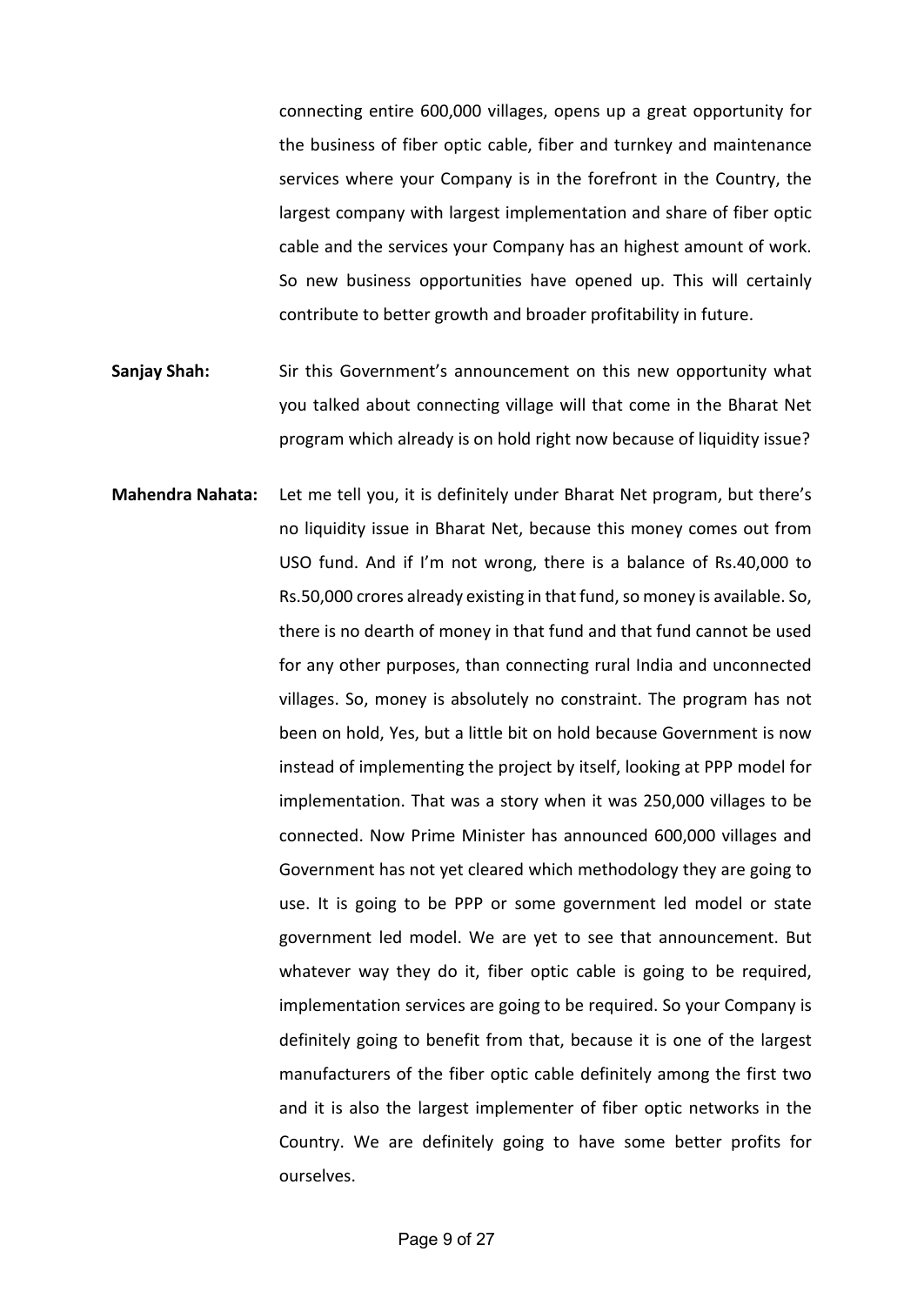- **Sanjay Shah:** That's great sir, great opportunity. Sir my next question is regarding O&M, we are citing around the order of Rs.1,573 crores, how would that is to be executed current year and next year?
- **Mahendra Nahata:** No, it is going to be executed over next five to seven years.
- **Moderator:** Thank you. The next question is from the line of Parthiv Jhonsa from NVS Brokerage. Please go ahead.
- **Parthiv Jhonsa:** So, I've got a couple of questions. The first one is, I'm really sorry, if you have already answered. But, I had actually missed a couple of things. The first question is related to your order book sir. The O&M order book is about Rs.1600 odd crores and the rest is for the other lines of business, what would be the margins on those order book sir?
- **Mahendra Nahata:** Different Orders have different kind of margins. Generally, you would say it ranges from 8% to 20%, it's a general statement I'm making. Some may be less, some may be more but generally it is like that.
- **Parthiv Jhonsa:** Okay. So, there's like quite a broad range actually?
- **Mahendra Nahata:** Yes absolutely and then it's because of orders. Some are strategic orders you take at a competitive price, some are better profitability and customer to customer, order to order it varies.
- **Parthiv Jhonsa:** Okay. And so now the things have started opening up, things have started getting back to normal basically, across India. So you feel that this year you would at least do something which is equivalent to FY20 in terms of top line or it will be a bit less, more, what is your guidance on the same?
- **Mahendra Nahata:** Look, I wouldn't give any guidance. It would be improper for me to give a guidance in this kind of a situation. We are doing well and we will be reaching near the pre lockdown situation very soon. Because, still some of the impediments do exist because of the fact that number one,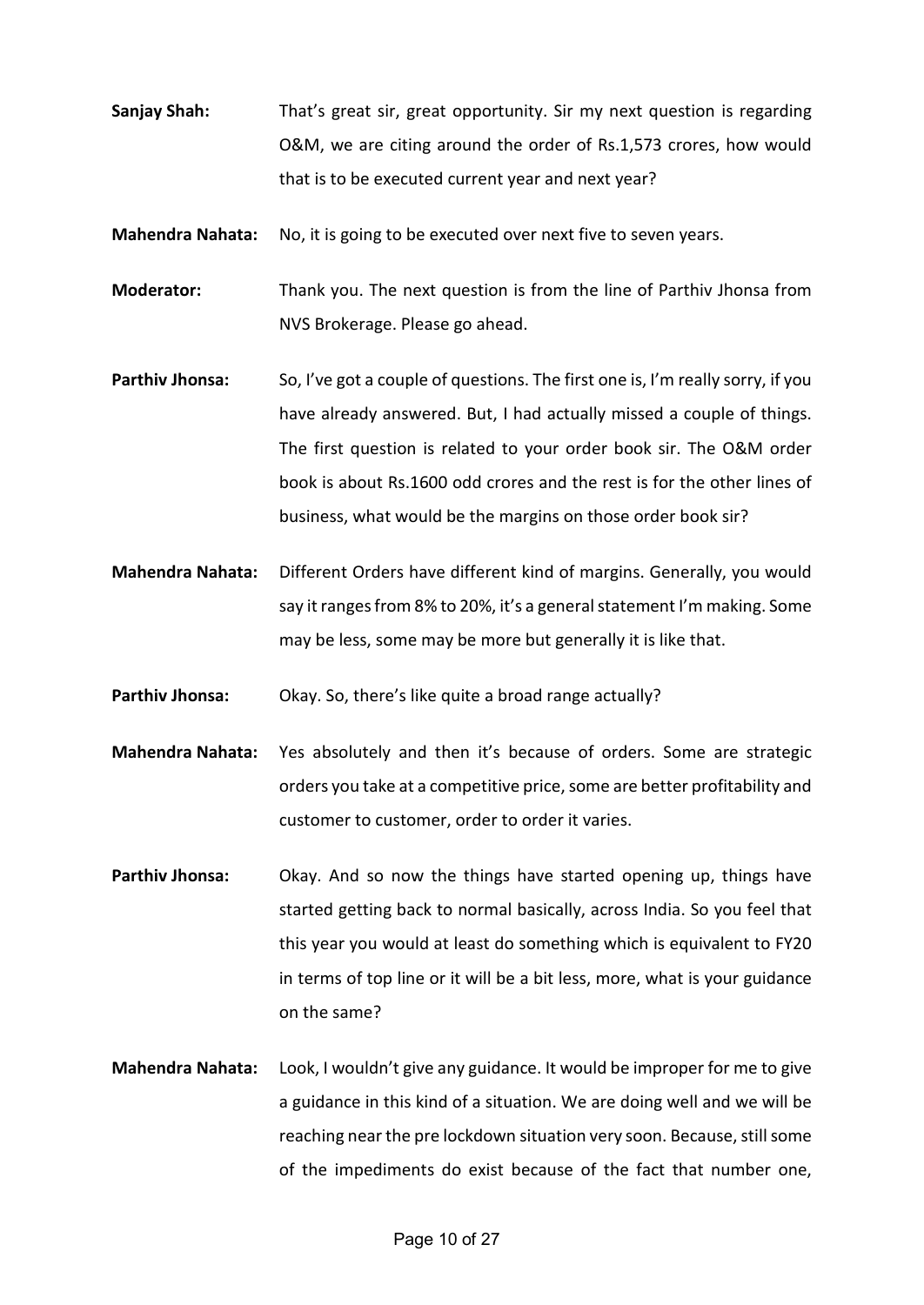pandemic related migration of workers problems is still not normal. Number two, implementation work is going on in cantonments, defence forces areas which still don't allow outsiders to enter, particularly North-east and Northern areas where there are high number of forces deployed. Those cantonments just don't allow outsider to enter. Because of that what happens, our implementation work has also suffered. In some cases of factories, there are still COVID related cases coming up and there are intermittent, partial closures of the operation as per government guidelines and also from the safety of our own workers point of view. Like there's a disruption going on in our Chennai plant right now because some COVID related cases have come up. We try to make sure that our employees take as much care as possible but you cannot control it 100%. Such kind of things do happen and this would be the last quarter when these things will be happening in a significant number and it would improve. But yes, we would be soon coming to pre lockdown levels, pre COVID levels in our operations.

**Parthiv Jhonsa:** Okay. And sir as on FY20, you had reported total debt of almost close to about 650 odd, 670 odd crores, any plans of that going down in this year and because even you have a promoters holding us pledged. So, I appreciate that you have already reduced a pledge this quarter but any plans on pledge going down and the debt reducing?

**Mahendra Nahata:** First of all let me cover the pledge and then first question of debt.

**Parthiv Jhonsa:** Yes, the total debt.

**Mahendra Nahata:** Let me just explain as far as the pledge is concerned. Let me tell you, there is no such pledge where any loan has been taken by the promoter against shares. 20% released pledge was also pledged as a collateral to the loans which Company had taken, those loans have been paid back. One of the loans which was with the Yes Bank, for a bank guarantee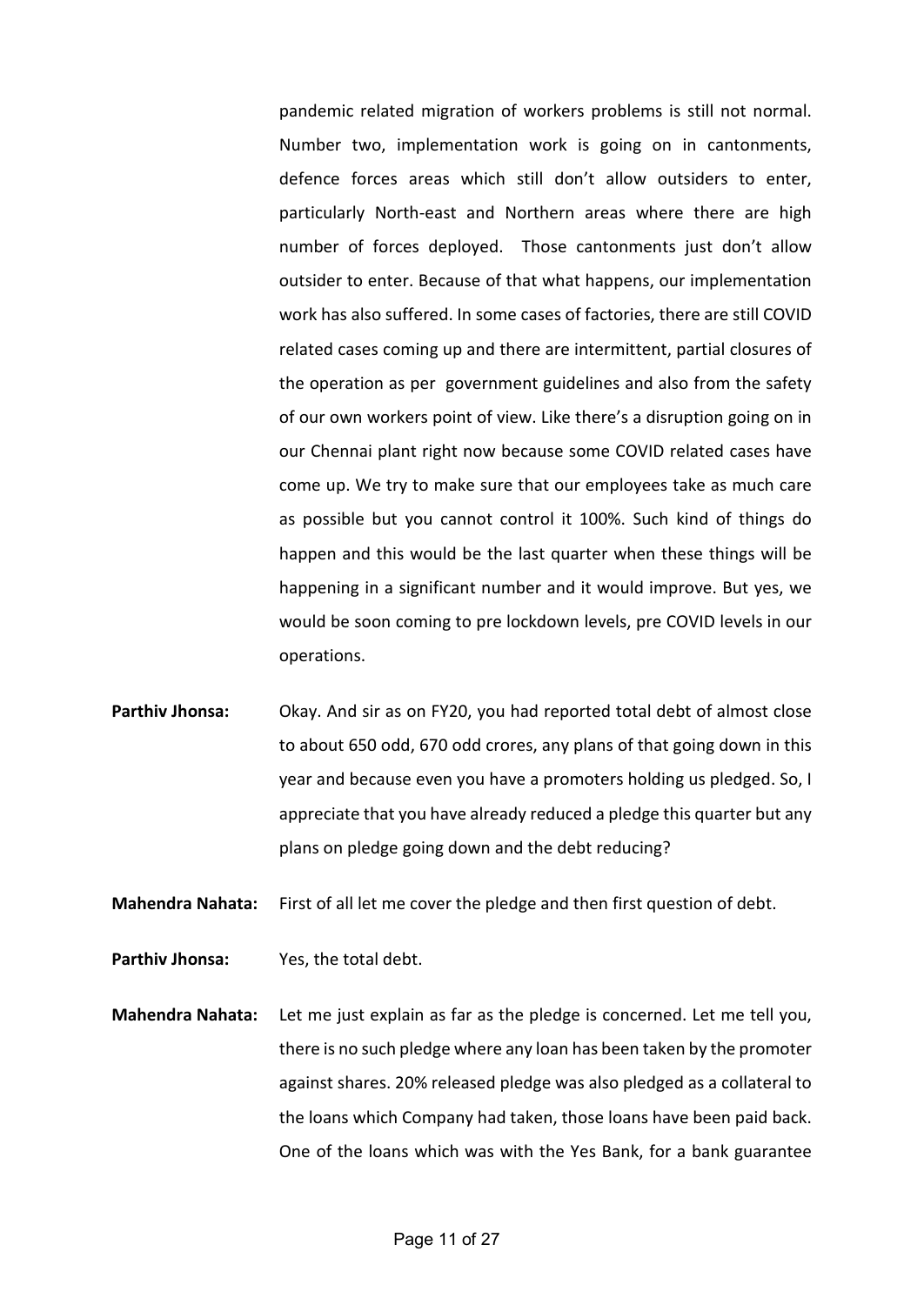which has been released. So, the 13% shares have been released. 7% was pledged in Union Bank of India related to Hyderabad facility and that 7% has also been released. In total 20% of the promoter shareholding has been released from pledge very recently. Rest of the 48% of promoters holding is also pledged to the bank as collateral against the loan taken by the Company. So, there's again no loan taken by the promoters against the shares. We have now written to all the banks to release this pledge also, but how much time they would take I do not know because once banks get some pledges as security against any loan, it becomes very difficult for the banks to give it away. We are still working on that and some percentage of that we hope we should be able to get released in few months from now. Let me again emphasize no loan has been taken by the promoters against pledged shares.

- **V. R. Jain:** So far as debt is concerned it will be lower by Rs.50 crore or so during this current financial year.
- **Parthiv Jhonsa:** Rs.50 crores right?

**V. R. Jain:** Yes, it will be down by Rs.50 crores.

- **Parthiv Jhonsa:** Okay, perfect. And sir, I've got one last question if I may, with now people started to doing work from home and the entire 5G saga coming in with all the buzz of 5G around. How do you feel, we'll perform not for the sake its FY21, but next three, four, five years going forward, because the whole technology area is totally changing every single day. So how do you feel we will perform and where will we will stand in terms of competition and everything?
- **Mahendra Nahata:** It's really good that these technologies are changing and when the technology's change only those companies which have been able to change themselves with the changing technologies would only perform better, not everybody. So, there is a slight rise in entry barriers or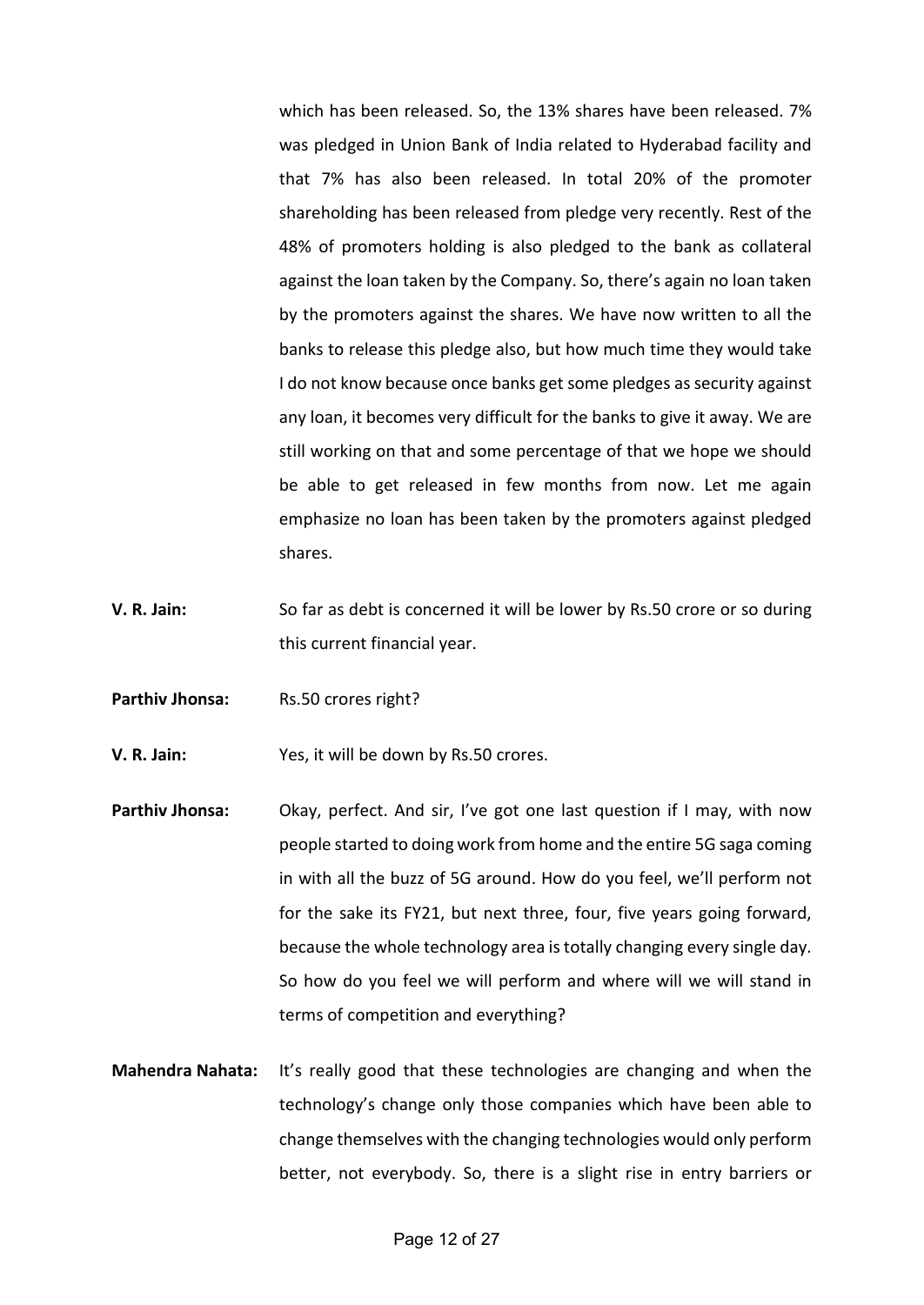continuation barrier I would say, because then people who do not invest in R&D, they are not going to be successful in this kind of a very rapidly changing technology environment. So, what we feel as far as we are concerned, we are already preparing for 5G and I will give you some of the examples, like I mentioned in my opening remarks, WiFi 6which is going to be used as a home or a common area network access points with 5G because there's a large throughput is required. So, WiFi has to be able to take larger throughput and give a larger output, so, the speed which customer gets improves. So we are already working on that. E-band radio which will be required for backhaul from tower-totower in number of cases for connecting different towers in 5G applications and we are already working on that. Fiber optic cables would be required in huge quantity in case of 5G networks because the throughput is so high and most of the cases they would be needing fiber optic cables. So, we are in fiber optic cables and have sufficient capacity and fiber we have already started. Likewise, we are now in pursuit of identifying a couple of more products which would be required in conjunction with the 5G network and once those products are also there, we will be taking advantage of 5G coming in the country or worldwide even. So, our strategy now is to not to go for stray products for here and one there. But identify and design a family of products like WiFi for example, it will go into a family of products, unlicensed band radio it would be a family of products.

So, in electro optic devices, family of products. aOur hope, our goal is to be among the world's top five in the areas where we design our own product and equipment. So it would not be a large number of different kinds of equipment. It would be a finite number of equipment or products, but the entire range, entire family of products which would mean that we would try to be in the top five of the world in those product area. That's our goal and that's the way we are preparing ourselves.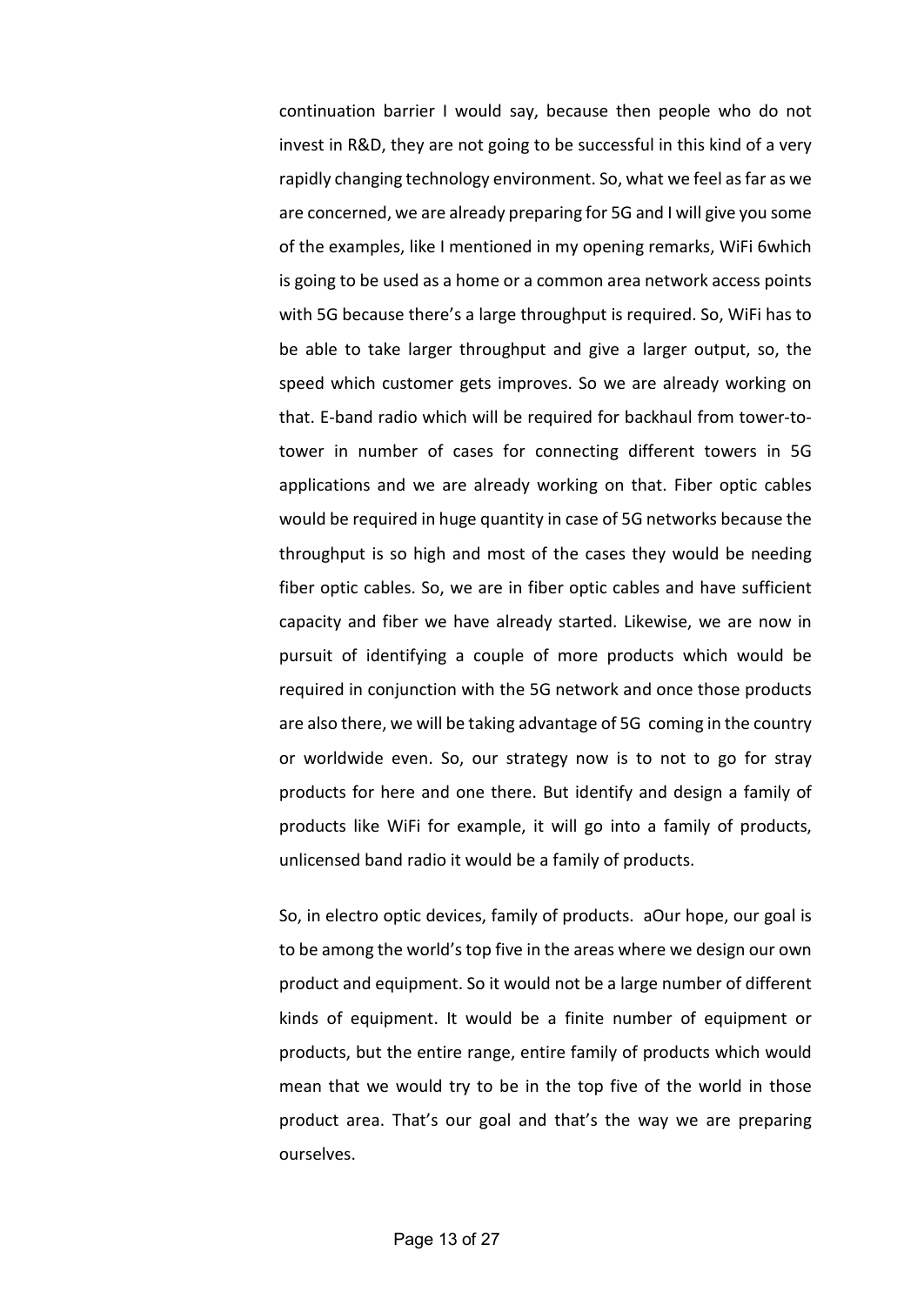**Parthiv Jhonsa:** Okay, and sir out of the total order book how much is for the defense?

**Mahendra Nahata:** Defense order book is roughly about Rs.4000 crores.

**Moderator:** Thank you. The next question is from the line of Vikrant Kashyap from Kedia Securities. Please go ahead.

- **Vikrant Kashyap:** Sir my question is related to telecom again, since you are saying you are preparing for 5G. We also know that Government of India is banning Huawei and ZTE to participate in 5G trials. Since they have a broad range of 5G, 4G, next gen products like GPON, DWDM and many other products. So, how do we stand to benefit from this move, and do we compete with Nokia, ZTE, in the global market?
- **Mahendra Nahata:** Some of the products which you mentioned DWDM and all that, those are not for 4G or still 5G , those are back up products from fiber optic. GPON is again not 5G, 4G, that is again access on a fiber optic network. So, as far as this 4G expansion or 5G is concerned, definitely as I said in my answer to the previous question, that definitely we are going to benefit because it is going to throw demand of new products, new technologies and some of those areas where we are working and we are designing our equipment like WiFi, UBR may be GPON also in near future and different other products, variants of fiber optic cable and Eband radio and these kind of products. So, now, once we have those products which are individually designed and manufactured, we would effectively be able to compete with anybody in the world. Like fiber optic cable or fiber is an example, which are locally manufactured and produced, we are effectively able to compete with anybody in the world market. Our access to the international market is limited right now because we are very new entry in export markets since last couple of years. But this year we are participating into much higher number of RFPs globally for the amount of orders coming up for fiber optic cables.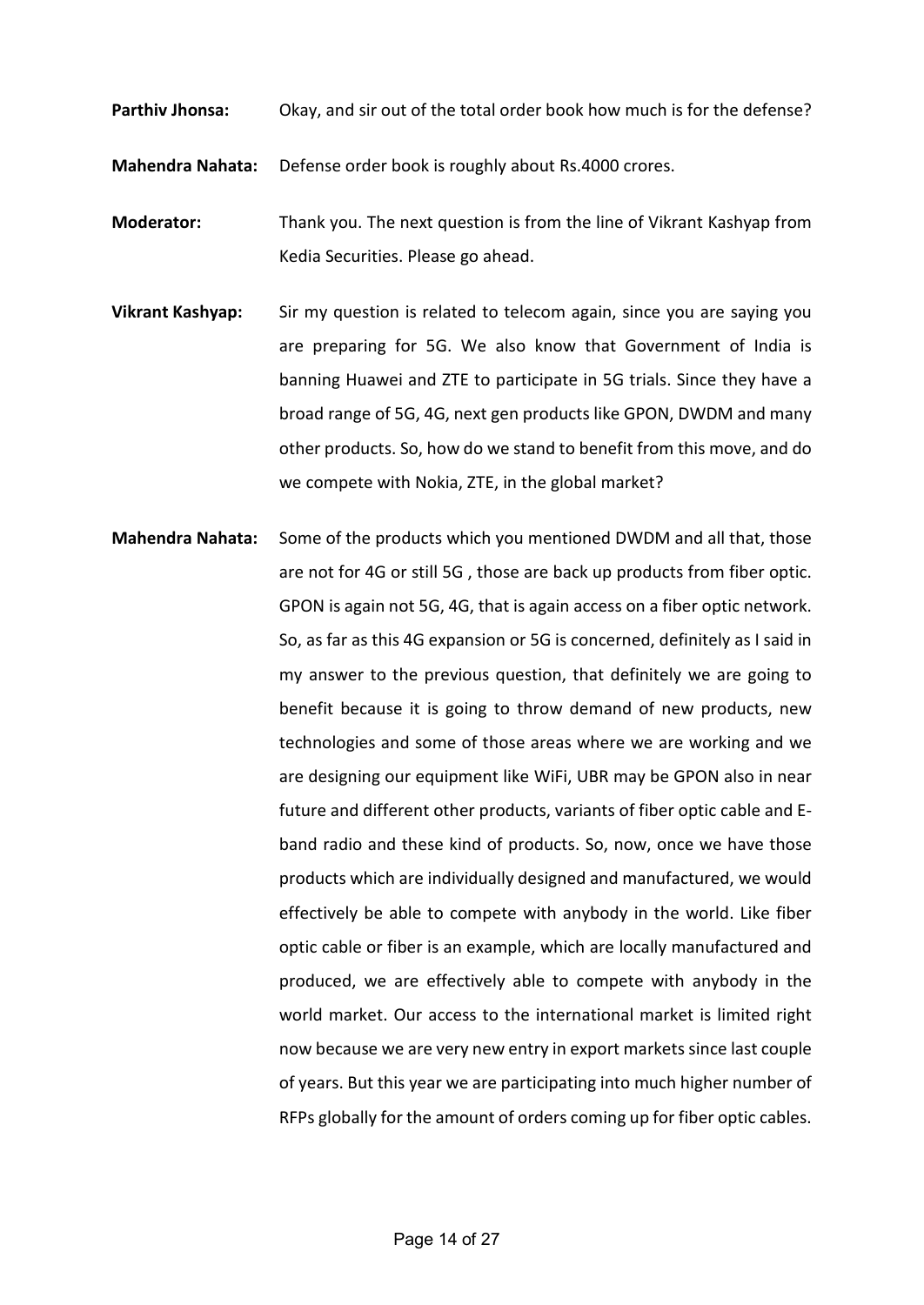So similarly, there would not be any problem in competing with these companies which you have mentioned in India or the world market.

Now, if somewhere s some countries government is funding some of the supplier company of their own to get a communication networks set up to spike the project then, none of us can do anything about that, but those examples are not going to be very high. So, we are effectively able to compete against anybody when the products are designed and manufactured in India.

- **Vikrant Kashyap:** Got your point. So, sir my next question is related to this again, we are seeing a huge surge in fiber to home kind of opportunity that came out due to COVID-19 that has actually lead it. So do we tend to benefit from it in India at least if not global?
- **Mahendra nahata:** FTTH has been definitely a great opportunity. We are right now implementing about 300 cities fiber to home network for Reliance Jio, in India. And entire range of fiber optic cable for FTTH we are supplying in a large volume to Reliance, not only that, we are now expanding our capacity for fiber to home by putting up new Facility in Hyderabad and this new production facility is to start production by first November, 2020, maybe few days here or there, but in the month of November, it would be in production. We are already expanding our capacity for FTTH fiber kind of a cable. Moreover, apart from that, accessories for FTTH cables are also being produced in our Chennai Facility and those are also being supplied in large quantity to Jio, which is the biggest, the largest implementation of FTTH network happening by Jio.
- **Vikrant Kashyap:** My last question in BSNL 4G rollout. Since we are seeing some delay in this program, so do we see more deferment or how you see this program to be roll out and how are we going to benefit from it?
- **Mahendra Nahata:** This is one question which I don't think anybody can answer. Right now there is a committee setup for the methodology that how the 4G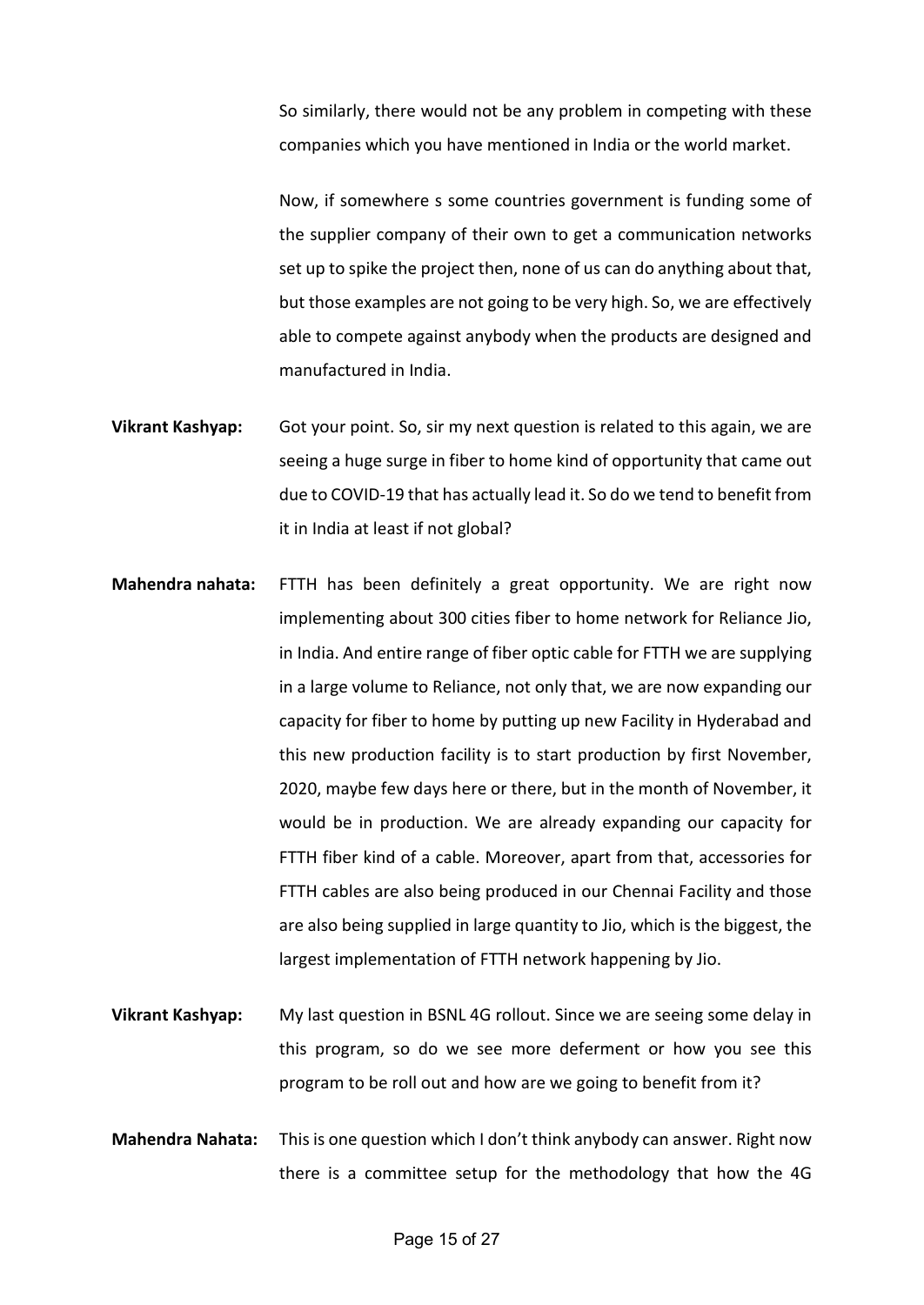network on BSNL will be implemented and the way that things are going on, different discussion, different experimentations are happening. So that committee is yet to submit report. They have to implement it very quickly and not to let them become a ground for experiments. That's going to be a big problem for them. So as far as we are concerned, we are not still looking this as an opportunity, because one we do not know what kind of equipment they want and what kind of implementation they do. Number two, payment issue unless there is a surety that how payments would you make and there is a commitment from government not BSNL that this is how the payment will be made or secured. I don't think large number of companies would be going to participate in that. I have been telling in all my conference calls, we have about almost Rs.150 crores stuck up. Earlier it was Rs.250 crores now it has come down to Rs.150 crores for more than one and half year and there is no dispute in that money but it's not being paid because of they not having money. If you take 10% interest also, everywhere you're getting 15 crores interest on. So, not only interest, it's a cash flow issue. So unless we are sure about payment, it will be very difficult for us to take a look at that.

- **Moderator:** Thank you. The next question is from the line of Ravi Mehta from Deep Financial. Please go ahead.
- **Ravi Mehta:** Sir few questions I had, one was the order book what you shared Rs.8100 crores if I take out O&M then probably the executable part is close to 6,500 crores. So what would be the execution period for that?
- **Mahendra Nahata:** Execution period is six to eight quarters, about six to eight quarters. More or less during that course of time.
- **Ravi Mehta:** And what could be the bidding pipeline if you can share any number, just to get a sense of how quickly this order book can again build up?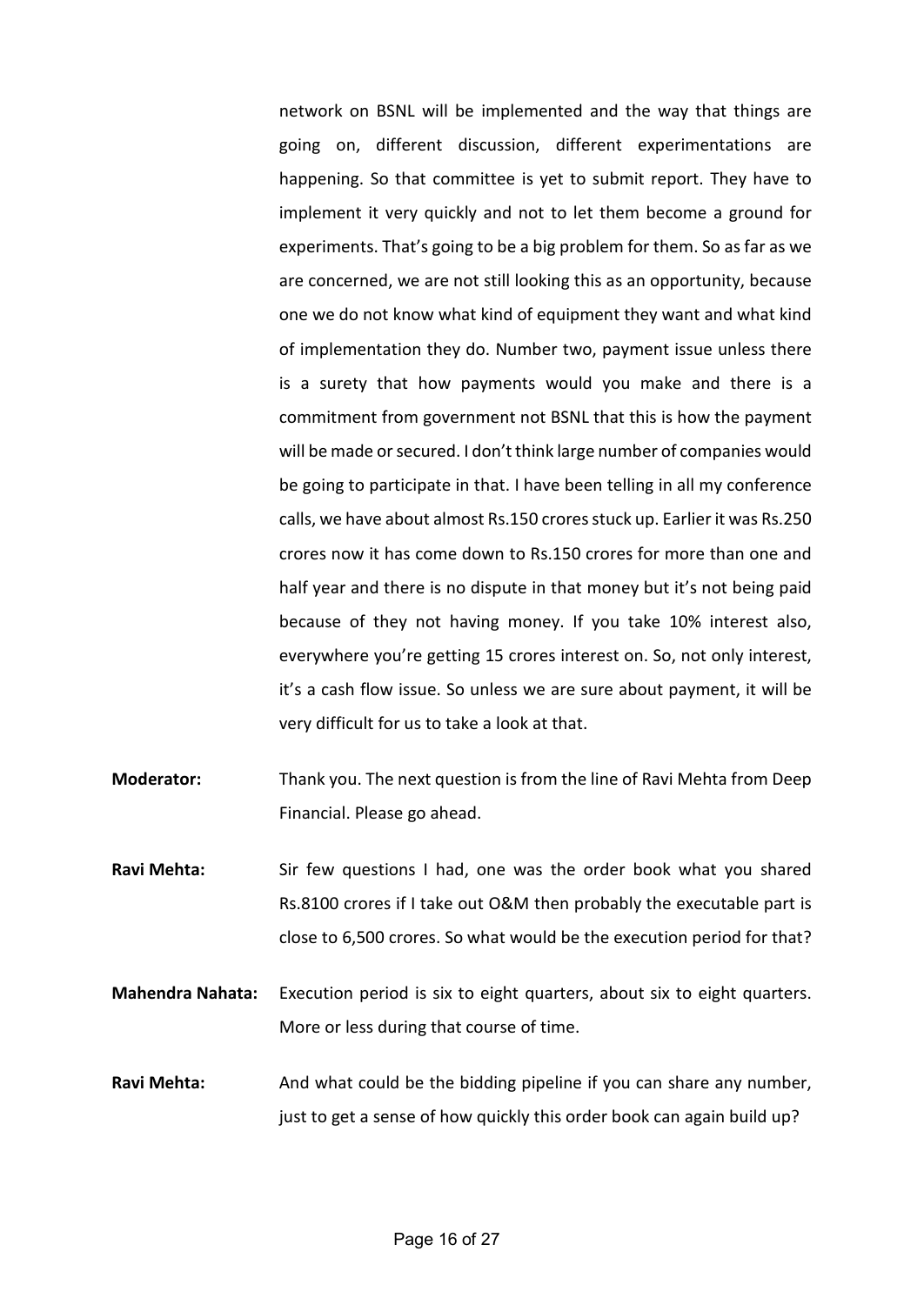- **Mahendra Nahata:** The pipeline is very large. We must have bid in to more than 10,000 crores, approximate number I'm giving but it is something like that.
- **Ravi Mehta:** This would be predominantly defense or it would be even telecom?

**Mahendra Nahata:** Mix of that defense, telecom, private, government all.

**Ravi Mehta:** Also on the Hyderabad facility you mentioned, so is the CAPEX that we had stopped few quarters back because of the demand scenario and we are restarting that CAPEX?

**Mahendra Nahata:** Yes, it is the same CAPEX we talked about a couple of quarters back and we are doing that CAPEX but, it is not going to be very large CAPEX because civil work had already been almost done. Now the internal work is going on and the machine import is happening. So total expected CAPEX still not done should be in the range of something like Rs.15 crores or so.

**Ravi Mehta:** Okay Rs.15 crores you are spending that's it Rs.15?

**Mahendra Nahata:** Yes around.

**Moderator:** Thank you. The next question is from the line of Parth Mehta, Individual Investor Please go ahead.

- **Parth Mehta:** I had a couple of questions. First looking at the segmental breakup of revenues and EBIT. I would like know why have we made less profits in terms of the product because, if I see in services we have made good margins. On increased revenues, but in spite of increase in revenues on the product side the profit has been quite less. So, any explanation you can offer on that?
- **Mahendra Nahata:** Look, first of one thing is that when you have a less capacity utilization, there's always a decrease in profitability and Hyderabad plant has come up new. So, it will see the profit coming down in that segment.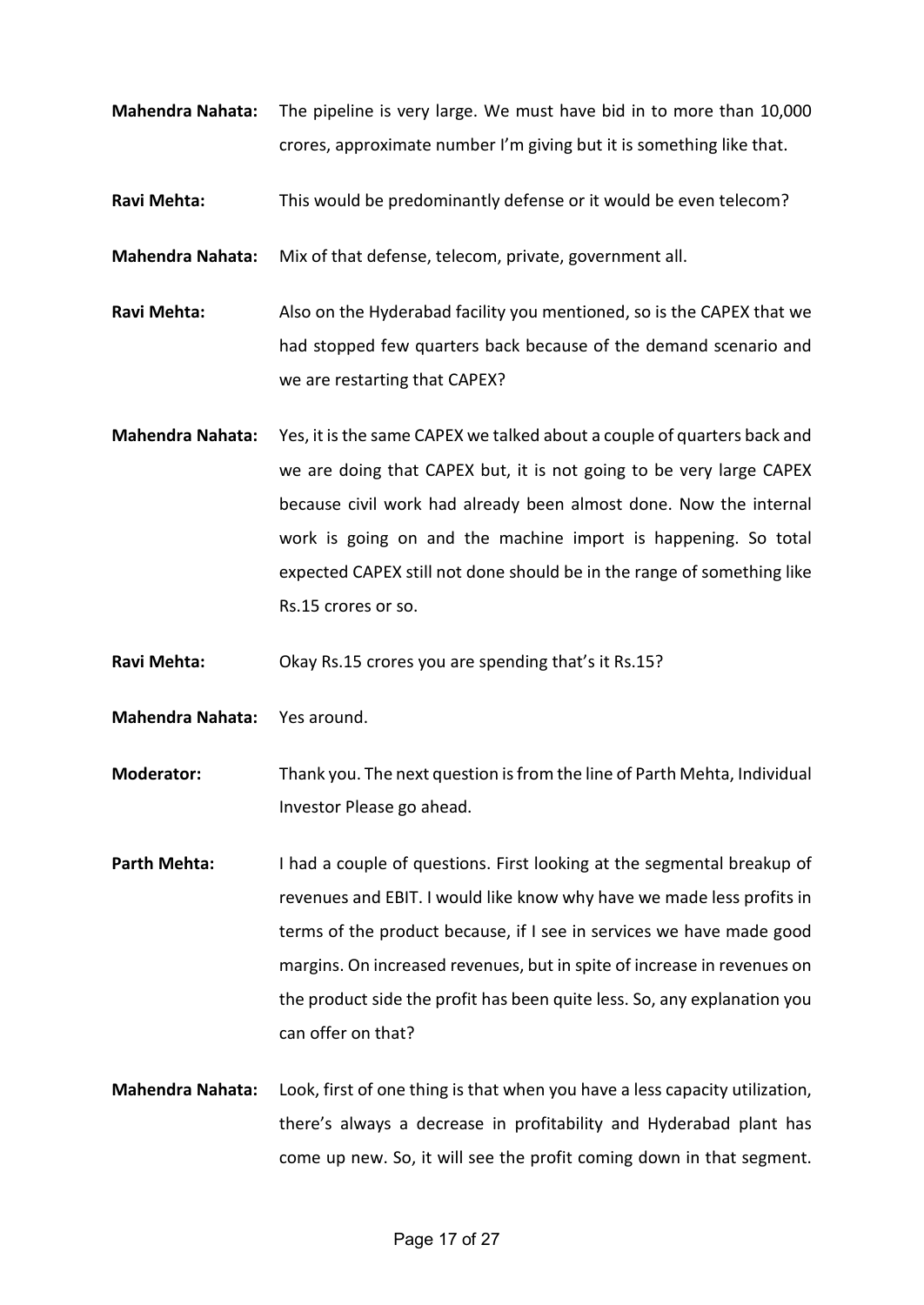The new plant reaching into optimum operational level also takes some time. So the depreciation and interest portion is higher in the beginning and that's why the profit in those products have reduced.

Parth Mehta: So do we see that coming back to normal in a quarter's time?

**Mahendra Nahata:** Yes, sure 100%.

**Parth Mehta:** Okay. Sir could I get a breakup of product revenue coming from optic fiber cables and WiFi systems if we have had anything and so breakup of product revenues, if I could get?

- **Mahendra Nahata:** Product revenue in terms of fiber optic cable with the about 1062 crore and WiFi, sorry this is order book, I am sorry. Q1 revenue from fiber optic cable and accessories on a consolidated basis is 190 crore. WiFi order book in the Q1 would be something like in my opinion, some 30, 40 crore or so.
- **Parth Mehta:** Okay. So, about around there and, so that is going to be 200 crores for the year?
- **Mahendra Nahata:** It's during the whole year.
- **Parth Mehta:** Yes. And sir where are our products in terms of development as you said that quarter three would be for WiFi and it will be ready for mass production, so where do we see the fuses and the electro optic devices being ready for March production or the defense production or?
- **Mahendra Nahata:** Look, current generation WiFi is already under production as I mentioned. WiFi 6 I said that would be available in Q3. For electronic fuses, all our trials are completed, army wants it to be tried in the field before opening up the tender and they have given a date of mid-October which may be extended by a few couple of one month or two months, then the firing, trial and all that would take place. We would be ready for production, but the order from army, once the trial, army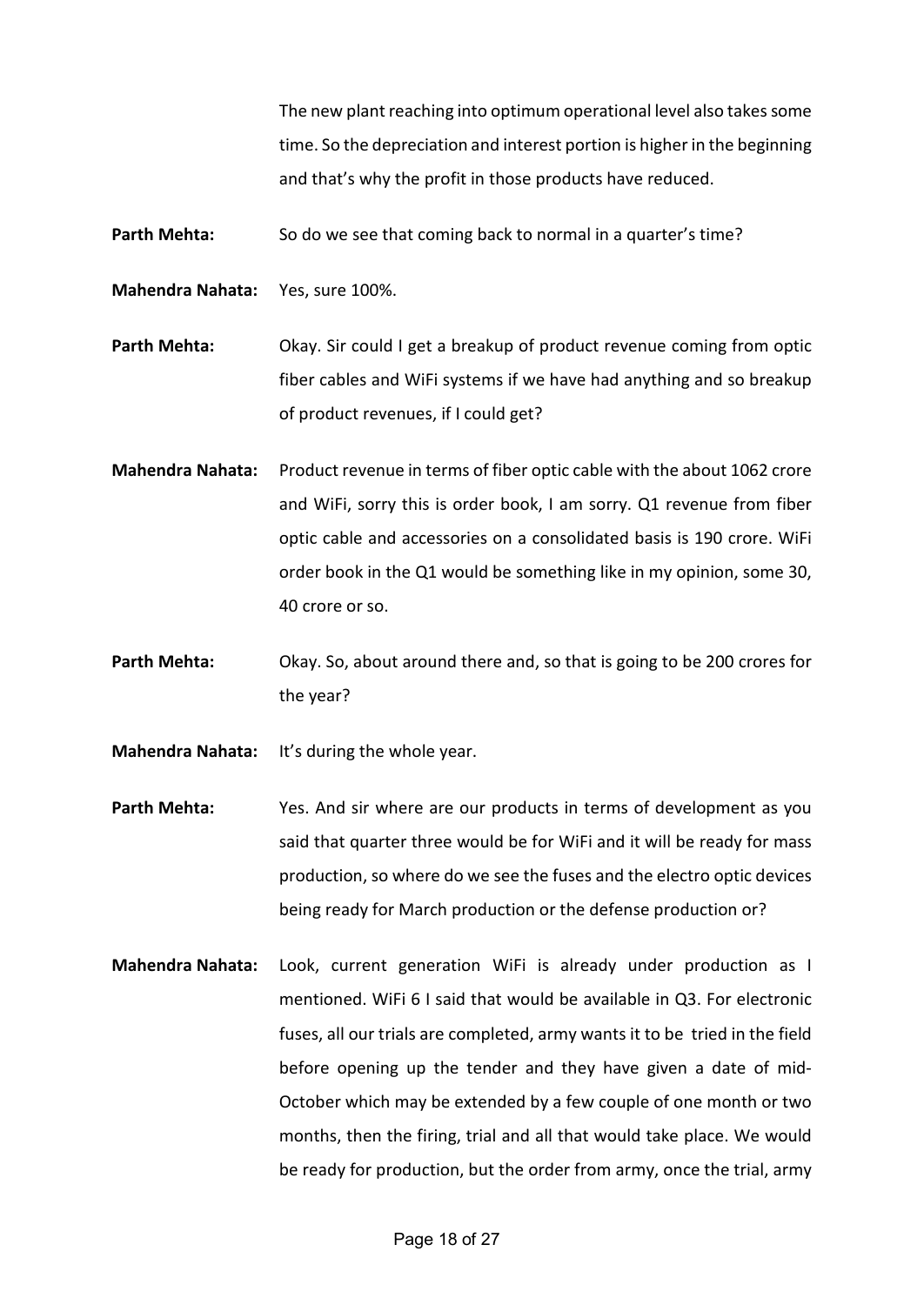own trial has happened and the order is placed, the production from Indian army would still take about in my opinion minimum nine months before the order is given and production is started. So, one has to wait for army's own trial and all that has to be completed. Electro optic devices, it may be about something like six to nine months.

Parth Mehta: Okay. So we expect it in 22 second half and then going forward?

**Mahendra Nahata:** Yes, you are right. Because army trial process and all that will take longer than the normal civil products.

- **Parth Mehta:** Okay. And sir what the PM has announced that 450,000 villages are to be connected, what would be the size of opportunity in terms of rupees of the entire cake and our share out of that in terms of products and services?
- **Mahendra Nahata:** No, I can give a very rough estimate, it's a very, very rough estimate and don't take it as a projection from me. Roughly It is about 4 kilometers per village optical fiber cable is required. So, 450,000 villages multiplied by 4, which is about 18 lakh kilometers of fiber optic cable would be require. 18 lakh kilometers multiplied by roughly about Rs.40,000. So, whatever the number comes.

**Parth Mehta:** And our share is what?

**Mahendra Nahata:** That is cable only. Or I would rather put it in a different manner, 18 lakh kilometers multiplied by Rs.4 lakh per kilometer, that is overall turnkey services, cable, accessories, ducts all kinds of things Rs.4 lakh per kilometer is a more or less general number which comes from providing such a network, but this is going to be about Rs.72,000 crores.

- Parth Mehta: Okay, this will also include the WiFi products that we have been developing?
- **Mahendra Nahata:** No, it does not include this is only fiber optic network.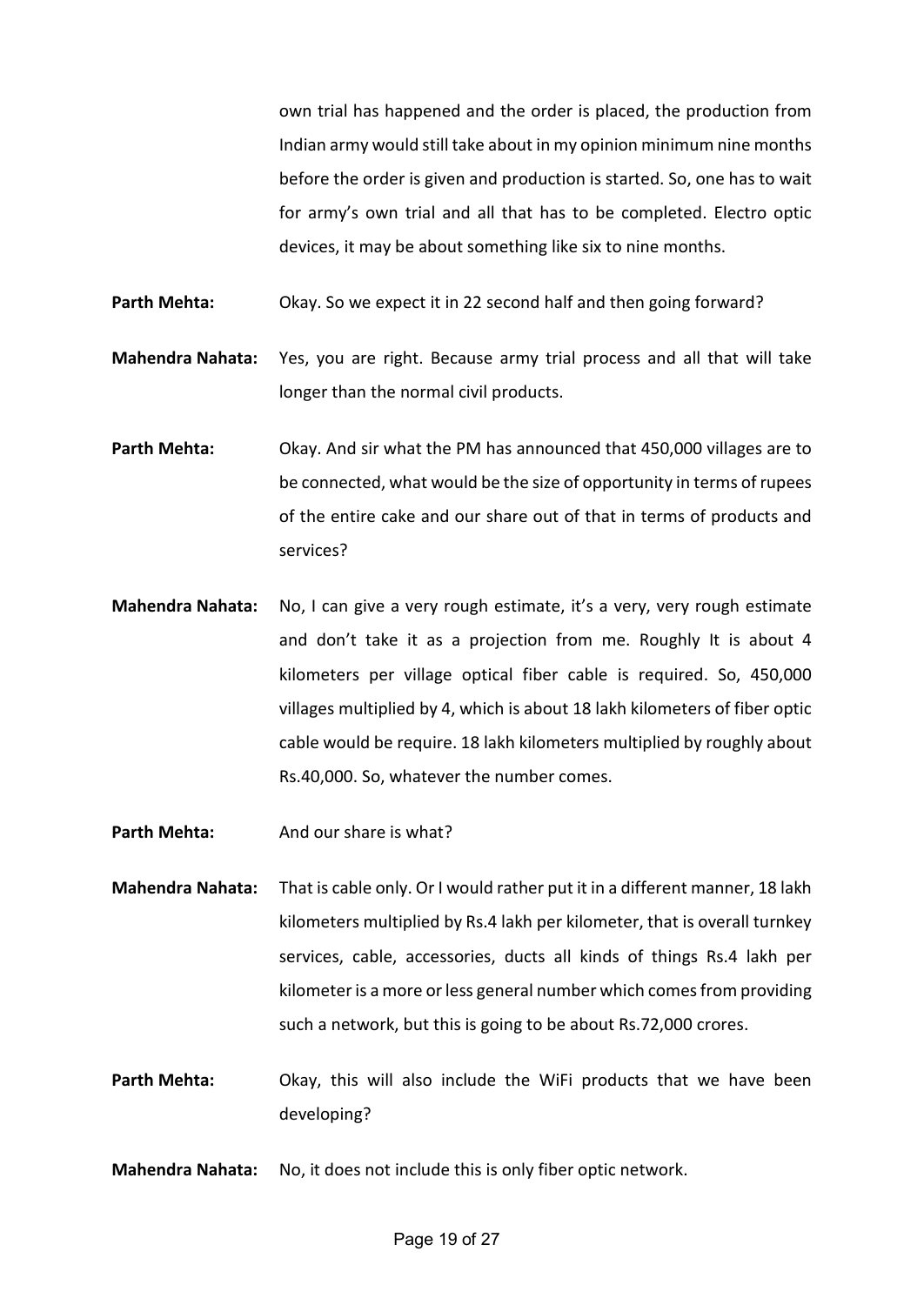Parth Mehta: Okay only fiber optic network product and services put together?

**Mahendra Nahata:** Yes, absolutely. WiFi and all that does not come in that.

- **Parth Mehta:** Okay that is additional. Sir, the last question from me is when do we see 5G network to be put by either Jio or Bharti or Vodafone if he is present around, how do we see the deployment of fiber happening and services from Telco's orders flowing in around timeline, what are we expecting?
- **Mahendra Nahata:** For 5G, first of all , government has to auction a spectrum and spectrum auction in my opinion would be at least six months away, at least if not a couple of months more. So, I would say six to nine months, if the auction happens in six to nine months, deployment of 5G would see one half year from now, one to one and a half year.
- **Parth Mehta:** Okay. Sir, last question how are the fiber prices behaving, we have been seeing a lot?
- **Mahendra Nahata:** Fiber prices in the last one quarter more or less are holding same around Rs.280 per fiber kilometer, best prices I would say prevailing in India right now, Rs.280 per fiber kilometer it is more or less stable now.
- **Moderator:** Thank you. The next question is from the line of Naman Saraogi from Saraogi and Saraogi. Please go ahead.
- **Naman Saraogi:** Sir my question would be, have you not received any new orders this quarter?
- **Mahendra Nahata:** We keep on receiving orders in a fiber optic cable orders keep on coming at 30 crores, 50 crores, 60 crores, 40 crores.
- **Naman Saraogi:** So, this quarter can you quantify how much order has come?
- **Mahendra Nahata:** I don't have the number right now I can send you, if you can send me a mail I can send you the number, right now I don't' have the bifurcation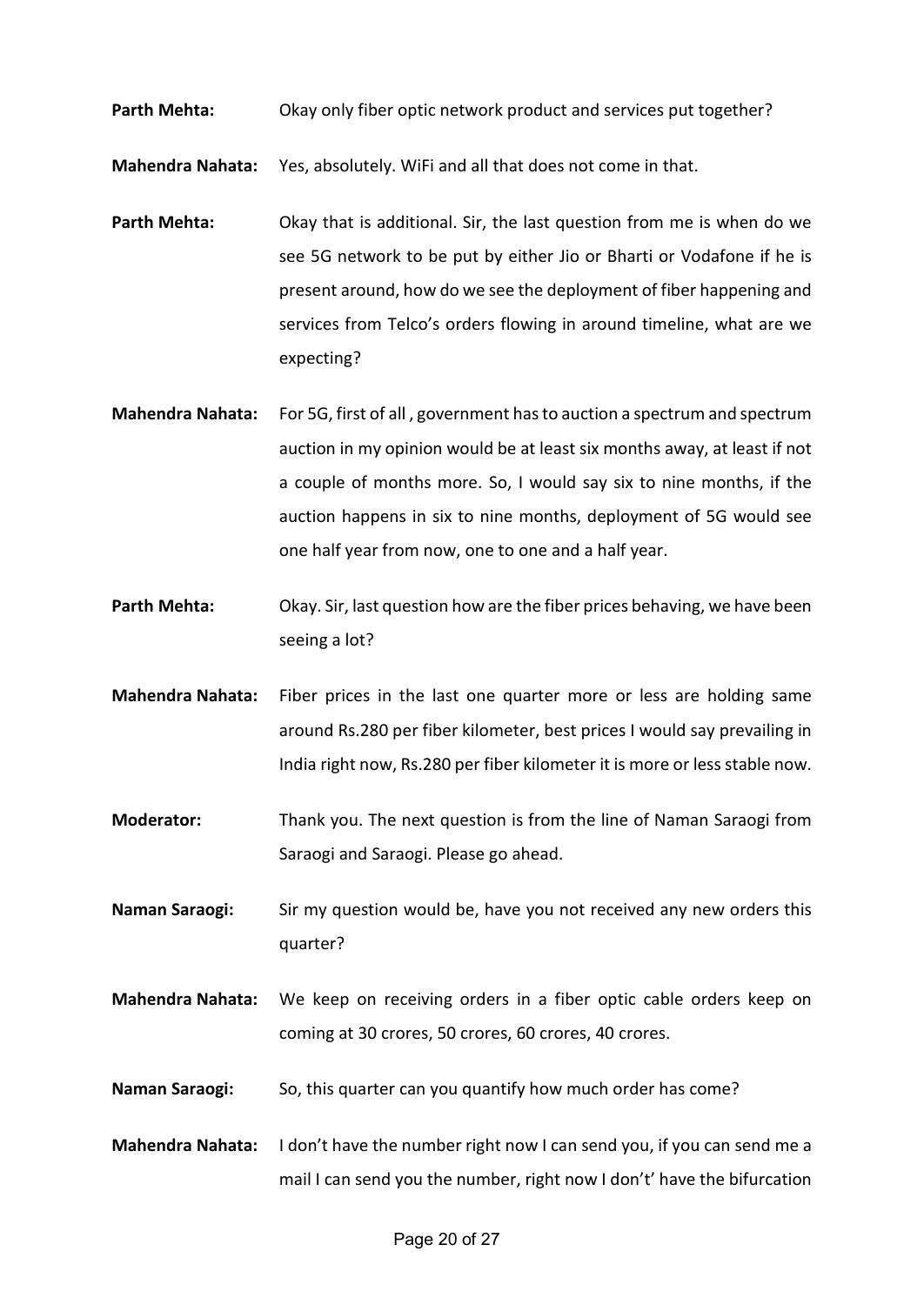small, small pieces orders we received. WiFi for example we keep on receiving orders. These are not very large orders in 100 of crores but they keep on flowing in and eventually they become large.

- **Naman Saraogi:** Sure sir. And my second question is regarding China sir, right now everybody is having a tough time with China and there's a lot of import and export talk about with China trade. So how is HFCL standing with that, what import do we get from China or what export do we do, how is our relation with China in our products?
- **Mahendra Nahata:** Look, as far as our Company is concerned, there is not much of dependence on China. The things which we import from China are some components for WiFi, some components for the defense force from Taiwan and Japan and those kinds of places but dependency is not too much for those components. It's just an electronic components. Fiber we don't import from China, preform we don't import from China, this is all non-China sources. Some machinery we are importing from China, which we are going to install in our upcoming FTTH facility in Hyderabad. And the reason is simple, the price difference of those kind of machinery in European countries and China is huge. Huge means, when I talk about 15 to 17 crores of CAPEX if I would do from European machines, they would probably cost me more than 30 to 35 crores. And then we have been using those machines without any flaw in our Chennai plant already with last four to five years. So those machines we are importing from China and that's fine that's a onetime import there is no dependence upon spares or anything. Spares all we have developed locally. So that is the only dependence nothing more than that.
- Naman Saraogi: And sir any plans to increase promoter shareholding sir, if I am very bullish on your company?
- **Mahendra Nahata:** Well we increased it a bit earlier. We will keep on looking at it.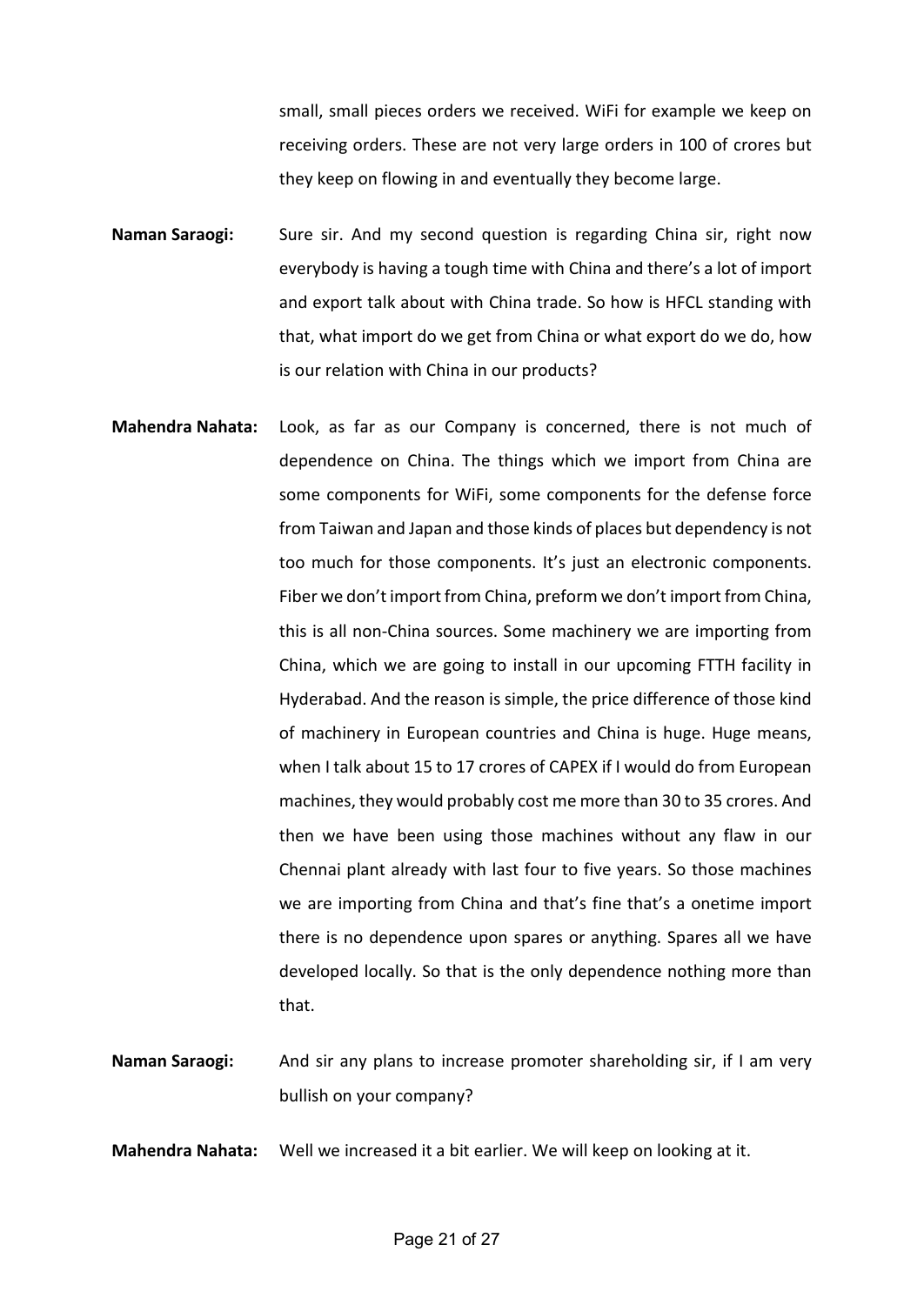- **Moderator:** Thank you. The next question is from the line of Giriraj Daga from K M Visaria. Please go ahead.
- **Giriraj Daga:** My first question is related to the China demand supply. Sorry, if I missed that number since I missed the two, three minutes of earlier call. For have you given the, what is the demand supply scenario we are looking in FY21, in China. And secondly, if you can give me the net debt and gross debt number?
- **Mahendra Nahata:** I couldn't understand Mr. Giriraj first part of the question, demand and supply in China. We don't have that number?
- **Giriraj Daga:** Sir earlier we used to share that there was this 500 million kilometers of demand and supply used to be out of 600 million?
- **Mahendra Nahata:** No, fiber, you are talking about fiber.
- **Giriraj Daga:** Yes.

**Mahendra Nahata:** I think Chinese demand would remain under something like 300 million fiber kilometers, something like that. There is no sign of any increase in that size of demand out of the total 600 million demand, which people were thinking China would be going above 350. I think they would remain within 300 million fiber kilometers not going over that.

- **Giriraj Daga:** Okay. And sir capacity as of now would be closer to how much?
- **Mahendra Nahata:** Chinese capacity?
- **Giriraj Daga:** Yes.
- **Mahendra Nahata:** Chinese capacity would be something like in my opinion something like 400 million fiber kilometers.
- **Giriraj Daga:** Okay. So we can expect that prices of optic fiber will remain broadly similar for the next, at least one or two years?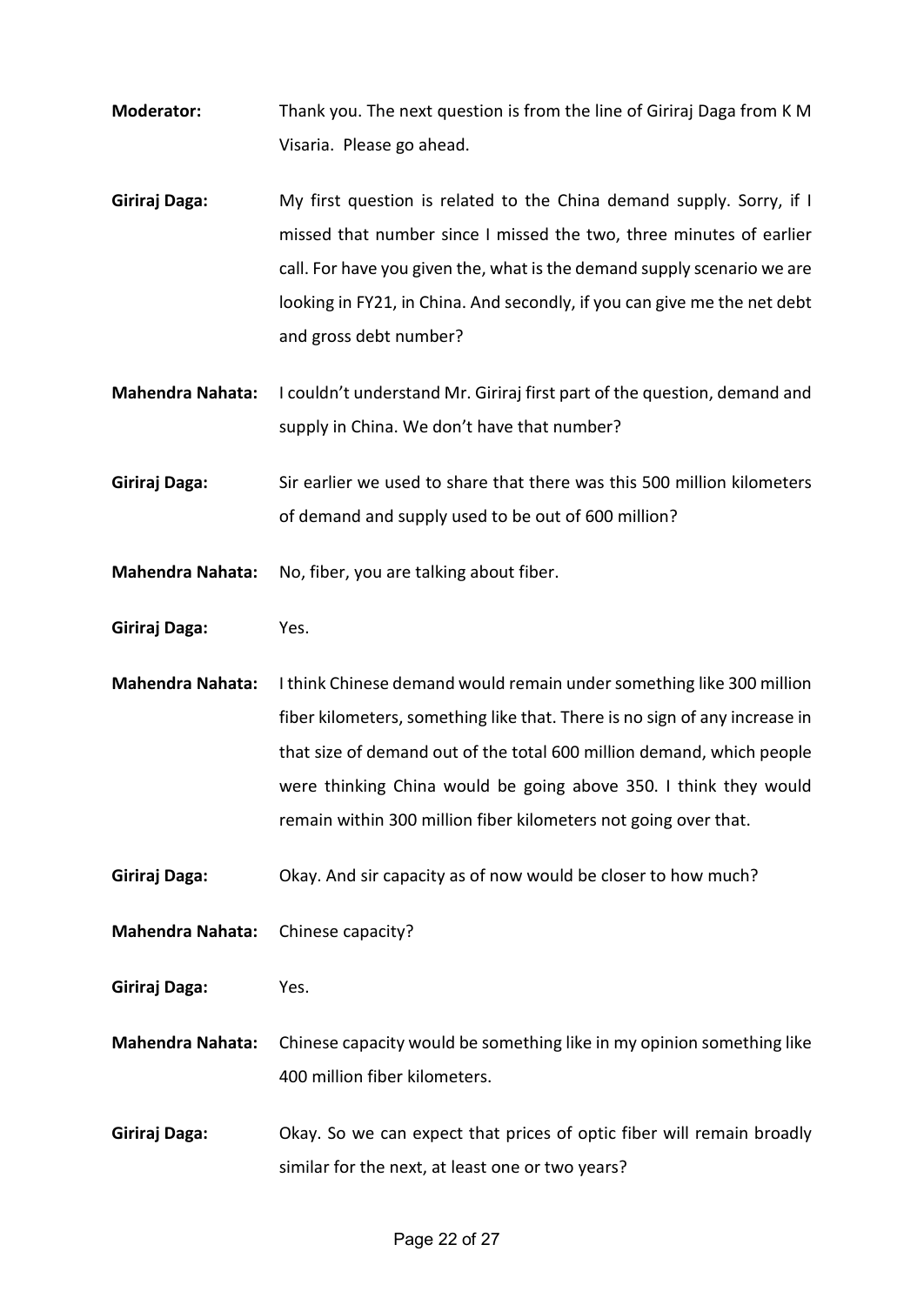**Mahendra Nahata:** Say that again?

**Giriraj Daga:** Kind of optic fiber prices are likely to remain here only for next one to two year there's no expected to increase?

- **Mahendra Nahata:** Right now they have gone steady, they are not showing any sign of decrease. Indian demand is going to pick up very soon with the Prime Minister's announcement. If we need 18 lakh kilometers of fiber and multiply it by 50 more or less, the Indian demand is going to pick up significantly, 90 million fiber kilometers something like that, which is for this one project and total demand is going to be double of the demand of the total demand currently. So, fiber prices if not increased, it will not be going to go down. There may be some firm up of the fiber prices in near future because FTTH deployment is increasing worldwide now. So, there may be some firm up of the fiber prices, but I don't think there will be any major movement.
- **Giriraj Daga:** Okay. On the new capacity which you have set up in 500 kilometer optic fiber. In that let say on the life of the project, do you expect a similar kind of price or what are earlier positions were higher, for the viability of the project?
- **Mahendra Nahata:** This is optical fiber cable you are talking about, new facility which I talked about just now?
- **Giriraj Daga:** No, you have set up one optic fiber also right?
- **Mahendra Nahata:** Optical fiber facility has started, production started in March. So prices again we must stay like that we buy preform and manufacture fiber. So, if the fiber prices increase, then preform price also go up, fiber prices decrease preform prices also go down. For example, preform prices were \$140 per kg have now come down to less than about \$60 per kg. So our in between margin stays almost constant, that does not change. So, if fiber prices have gone down more, gone down from what we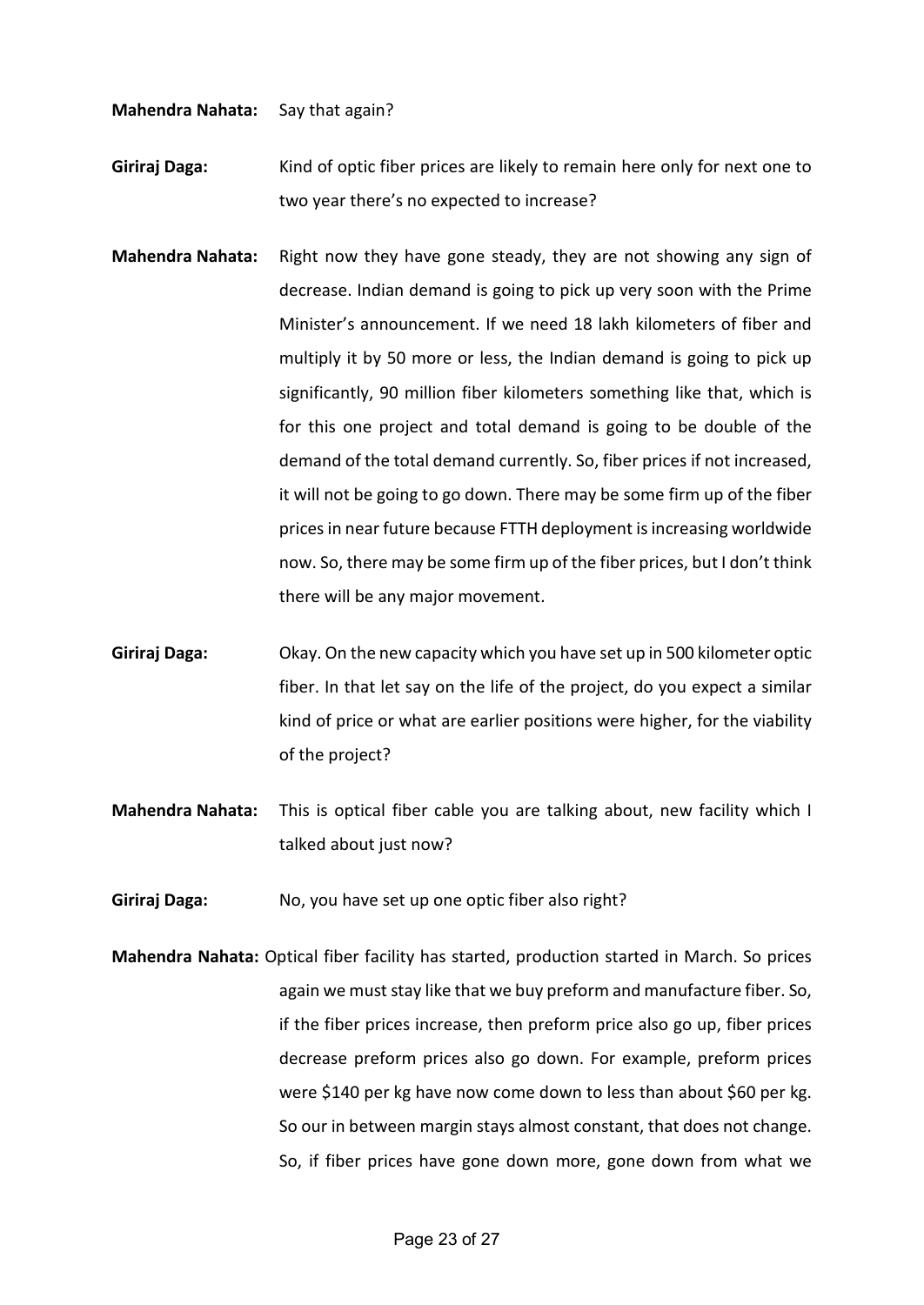expected when we started our project, the preform prices also gone down significantly so the margin remains almost same.

- **Giriraj Daga:** Understood. Last thing, can you give me the net debt and gross debt number by June end?
- **Mahendra Nahata:** There was one question, which was about the orders. So just let me give that number, in the quarter one roughly we have received 400 crores of order in the Q1. And that was despite of COVID and every lockdown and every situation still we received 400 crores of orders in Q1. Yes, gross debt and net debt, our CFO will give you this numbers just now so we can go to the next question, while we give this number.
- **Moderator:** Thank you. The next question is from the line of Saket Kapoor from Kapoor & Company. Please go ahead.
- **Mahendra Nahata:** I just answer the last question, the debt is roughly about Rs.600 crores.
- **Saket Kapoor:** Sir we are also IP-1 service provider, we have that license.
- **Mahendra Nahata:** I don't know whether we have a license, but we are certainly not a service provider.
- **Saket Kapoor:** We don't have any IP-1 infrastructure?
- **Mahendra Nahata:** No. We don't intent to do either, because IP-1 is something which operators do and that is why CAPEX oriented project while you run on revenue on the CAPEX and that is not our business. Our business is cable and equipment manufacturing, supply, execute projects. Not to be an operating Company.
- **Saket Kapoor:** Because sir currently as the government is tightening the loose over having the servers also in the country. So, more data centers and things of that, those stuffs are going to be there in India itself. So, that would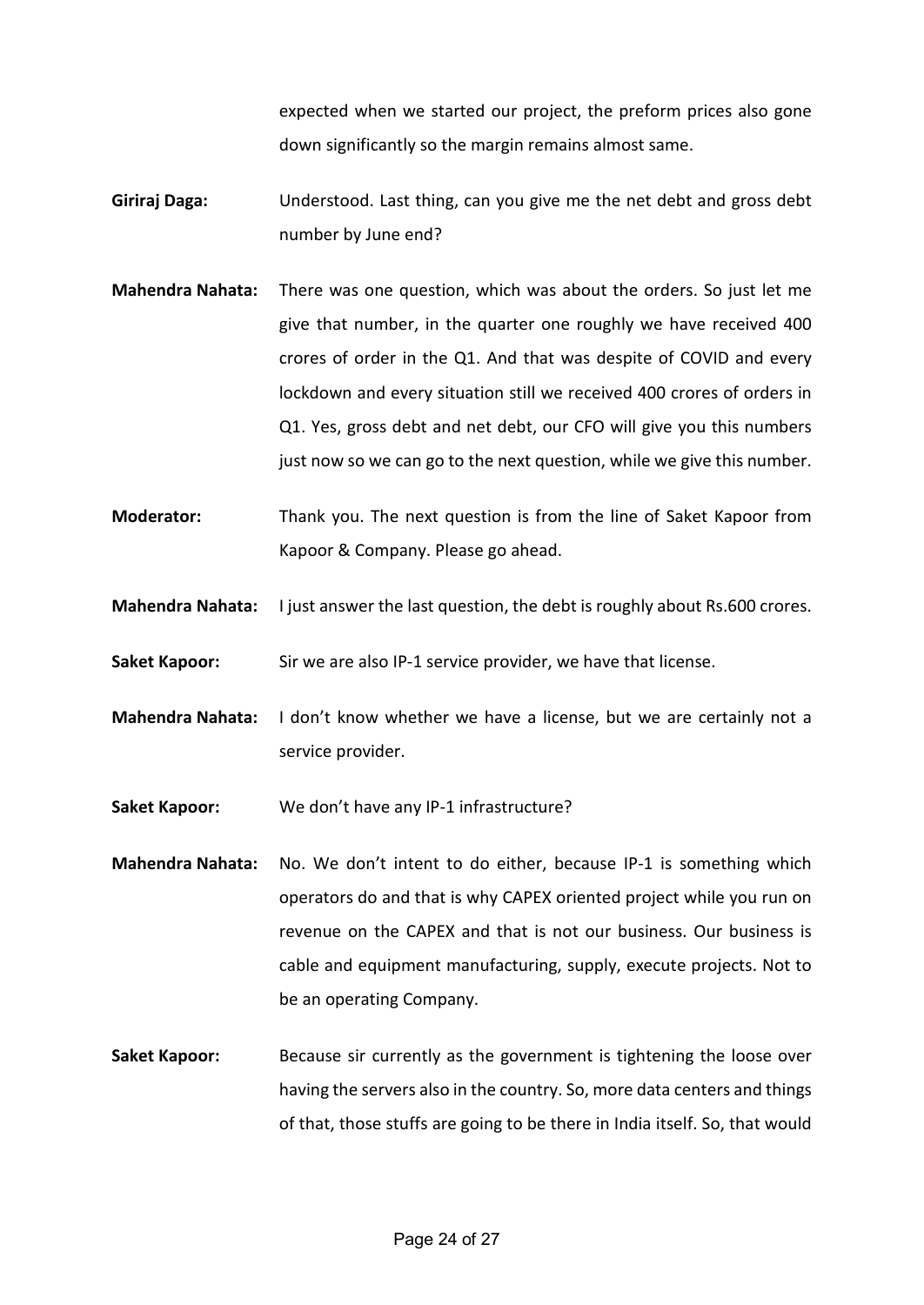be providing a big opportunity to these players. So, that was my question.

- **Mahendra Nahata:** No, we would then supply to data centers. We would supply, we are trying to develop cables for data center, supplies and cables and any other accessories required for them. We would not be creating and making data centers and operating them, that is not our business.
- **Saket Kapoor:** Okay. And we have taken the moratorium for our loans has been offered by us?
- **V. R. Jain:** Hardly any moratorium.
- **Saket Kapoor:** We had not taken any moratorium?
- **V. R. Jain:** No, hardly any moratorium as yet.
- **Saket Kapoor:** Okay. Because your rating update on 7th July was stating that we did took so that was the reason why I asked.
- **Saket Kapoor:** Yes, sir that is confirmed, they mentioned that they gave you two moratorium so that was my reason.
- **V. R. Jain:** It is not significant.
- **Saket Kapoor:** Okay. Last two points, firstly sir this 5G domain that Reliance spoke in their AGM that they would be doing something big thing indigenous in the country and Mr. Nahata you being on the board also for Jio Infocomm if I'm not mistaken, sir what is the opportunity the, players like you and others can garner and what is Reliance trying to explain when they say that they will be doing 5G indigenous. So, if you could?
- **Mahendra Nahata:** No, I can't speak on behalf of Reliance.
- **Saket Kapoor:** No, sir that is not my point here.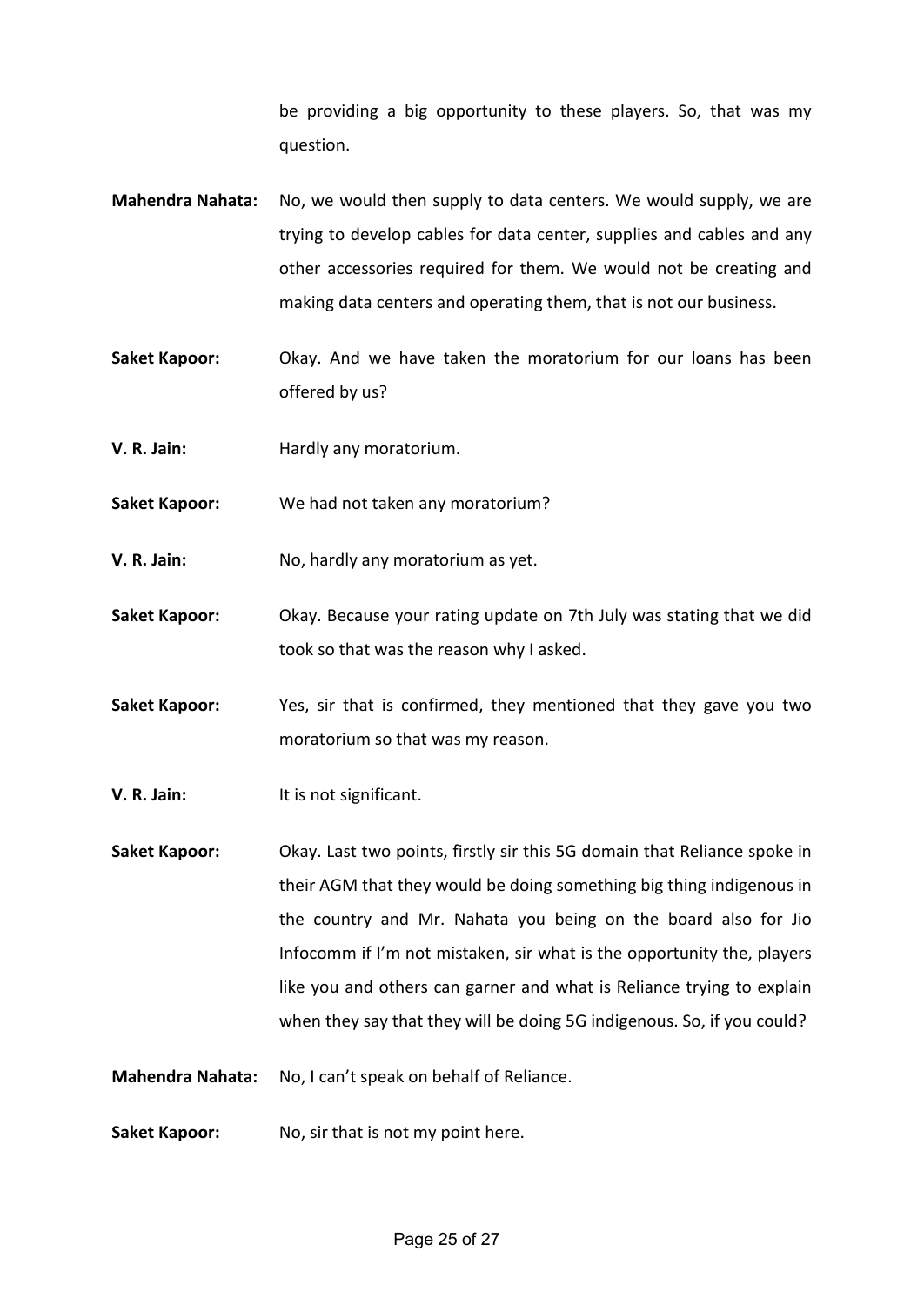- **Mahendra Nahata:** As far as our Company is concerned anything happening in indigenously opens up business opportunities for all local manufacturers. If Reliance will do indigenously, all accessories related products, everything will happen indigenously and moreover, when they do indigenously, I believe that should be better in prices and requirement of India. So, it would be good for the overall networks, and every company will benefit, so, would we be.
- **Saket Kapoor:** Sir, capacity wise, how are we ranked in the country and who are our nearest peer sir?
- **Mahendra Nahata:** In terms of fiber optic cable, as much as I know, again, people hardly disclose their capacities. In fiber optic cable our and Sterlite capacity would be almost similar. And next would be, I think may be Vindhya Telelinks and I don't know who would be even after that but first two would be ourselves and Sterlite.
- **Saket Kapoor:** And in the business model part I just wanted a likewise apple-to-apple comparison between you and the other listed organization, if we compare HFCL with another player in the same segment having more or less the same business domain, which it will be sir?
- **Mahendra Nahata:** I don't know because Sterlite would be in fiber, optic fiber cable and some other project execution, maybe, Vindhya Telelinks in fiber optic cable and execution space, but they are not in defense products which we are in. So, every company has got some different product areas. Sterlite may be having some other product areas, which we may not be there. So, I don't have any apple-to-apple comparison.
- **Moderator:** Thank you. Well, ladies and gentlemen that was the last question for today. I would now like to hand the conference over to Mr. Mahendra Nahata of HFCL Limited for closing comments.